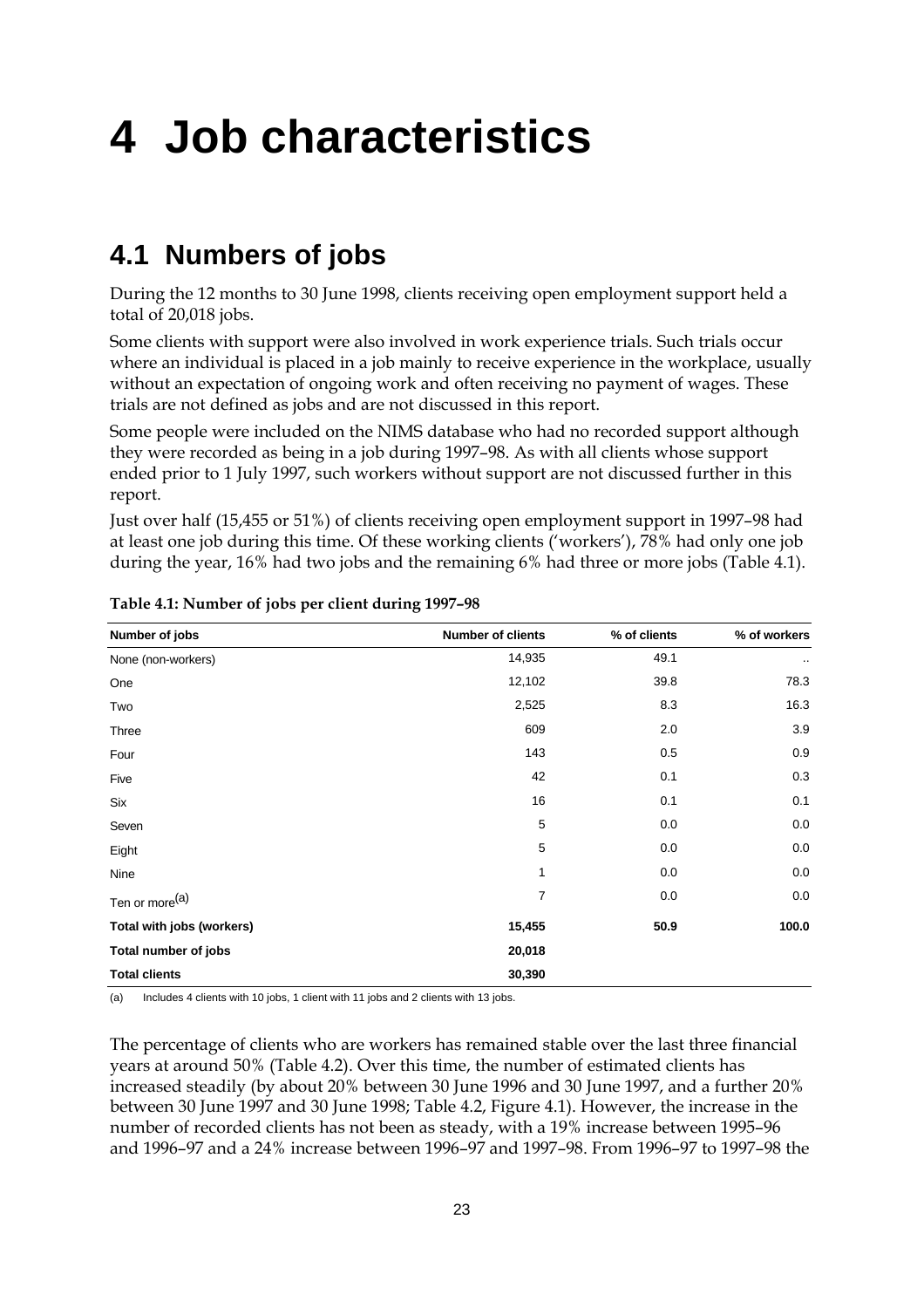increase for recorded clients was larger than that for estimated clients because a higher percentage of outlets provided a satisfactory download of data at the end of 1997–98.

The number of workers and jobs has increased each year in line with the increase in the number of recorded consumers (for example, 24% increase in recorded clients, workers and jobs between 1996–97 and 1997–98; Table 4.2). The percentage of all jobs which were current at the end of each financial year differed across financial years (57% in 1995–96, 61% in 1996–97 and 59% in 1997–98).

|                                                     |         |         |         | % increase<br>(1995-96 to | % increase<br>(1996-97 to |
|-----------------------------------------------------|---------|---------|---------|---------------------------|---------------------------|
|                                                     | 1995-96 | 1996-97 | 1997-98 | 1996-97)                  | 1997-98)                  |
| <b>Estimated clients</b>                            | 21,656  | 26,062  | 31,158  | 20.3                      | 19.6                      |
| Recorded clients                                    | 20,624  | 24,590  | 30,390  | 19.2                      | 23.6                      |
| Workers                                             | 10,346  | 12,431  | 15,455  | 20.2                      | 24.3                      |
| All jobs                                            | 13,549  | 16,191  | 20,018  | 19.5                      | 23.6                      |
| Jobs current at 30 June                             | 7,738   | 9,944   | 11,702  | 28.5                      | 17.7                      |
|                                                     |         |         |         |                           |                           |
| Recorded clients as percentage of estimated clients | 95.2    | 94.4    | 97.5    |                           |                           |
| Workers as percentage of recorded clients           | 50.2    | 50.6    | 50.9    |                           |                           |
| Jobs current at 30 June as percentage of all jobs   | 57.1    | 61.4    | 58.5    |                           |                           |

#### **Table 4.2: Selected statistics for clients, workers and jobs by year**

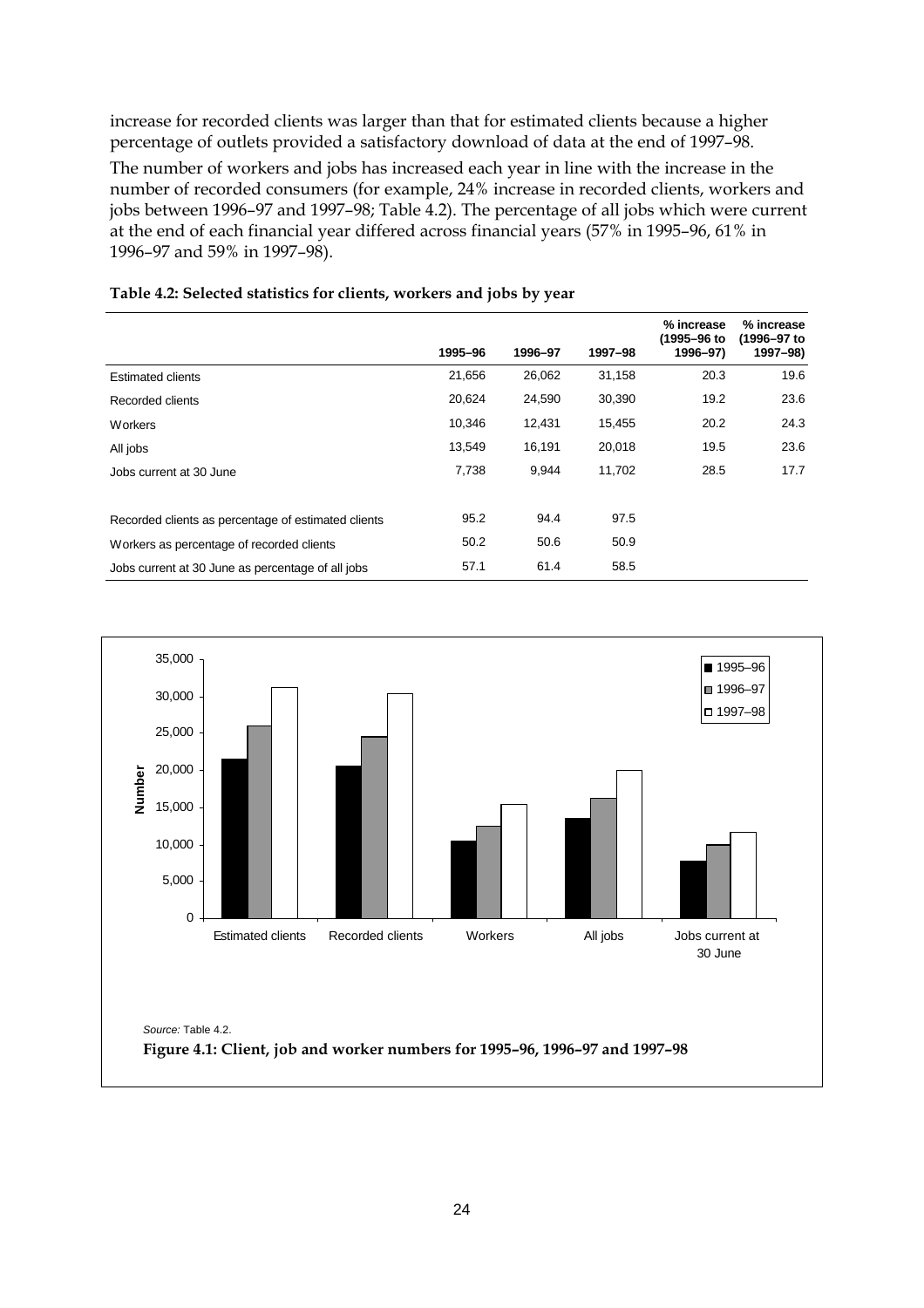In 1997–98, jobs were spread across all industry sectors, with the leading employers being in retail trade (18%) and manufacturing (16%), followed by health/community services (9%) and hospitality (8%; Table 4.3, Figure 4.2). The distribution of jobs by industry was similar in 1995−96 and 1996−97.

|                                | All jobs in 1997-98 |       | Jobs current at<br>30 June 1998 |       | New jobs in 1997-98 |       |  |
|--------------------------------|---------------------|-------|---------------------------------|-------|---------------------|-------|--|
| Industry                       | <b>Number</b>       | %     | <b>Number</b>                   | $\%$  | <b>Number</b>       | %     |  |
| Clothing/textiles/footwear     | 217                 | 1.1   | 117                             | 1.0   | 118                 | 1.1   |  |
| Other manufacturing            | 2,910               | 14.5  | 1,720                           | 14.7  | 1,576               | 14.4  |  |
| All manufacturing              | 3,127               | 15.6  | 1,837                           | 15.7  | 1,694               | 15.4  |  |
| Fast food                      | 817                 | 4.1   | 520                             | 4.4   | 352                 | 3.2   |  |
| Other retail trade             | 2,806               | 14.0  | 1,673                           | 14.3  | 1,477               | 13.5  |  |
| All retail trade               | 3,623               | 18.1  | 2,193                           | 18.7  | 1,829               | 16.7  |  |
| Agriculture/forestry/fishing   | 1,144               | 5.7   | 584                             | 5.0   | 697                 | 6.4   |  |
| Mining                         | 31                  | 0.2   | 19                              | 0.2   | 15                  | 0.1   |  |
| Electricity/gas/water supply   | 69                  | 0.3   | 41                              | 0.4   | 34                  | 0.3   |  |
| Construction                   | 334                 | 1.7   | 174                             | 1.5   | 224                 | 2.0   |  |
| Wholesale trade                | 737                 | 3.7   | 393                             | 3.4   | 409                 | 3.7   |  |
| Hospitality                    | 1,621               | 8.1   | 868                             | 7.4   | 954                 | 8.7   |  |
| Transport/storage              | 535                 | 2.7   | 308                             | 2.6   | 319                 | 2.9   |  |
| <b>Communication services</b>  | 357                 | 1.8   | 233                             | 2.0   | 190                 | 1.7   |  |
| Finance and insurance          | 292                 | 1.5   | 183                             | 1.6   | 164                 | 1.5   |  |
| Property/business services     | 1,123               | 5.6   | 538                             | 4.6   | 762                 | 6.9   |  |
| Government/defence             | 785                 | 3.9   | 533                             | 4.6   | 300                 | 2.7   |  |
| Education                      | 539                 | 2.7   | 336                             | 2.9   | 267                 | 2.4   |  |
| Health/community services      | 1,759               | 8.8   | 1,134                           | 9.7   | 854                 | 7.8   |  |
| Cultural/recreational services | 355                 | 1.8   | 212                             | 1.8   | 167                 | 1.5   |  |
| Personal/other services        | 1,245               | 6.2   | 687                             | 5.9   | 697                 | 6.4   |  |
| Other                          | 2,342               | 11.7  | 1,429                           | 12.2  | 1,398               | 12.7  |  |
| Total                          | 20,018              | 100.0 | 11,702                          | 100.0 | 10,974              | 100.0 |  |

#### **Table 4.3: Number of jobs by industry of employer, 1997–98**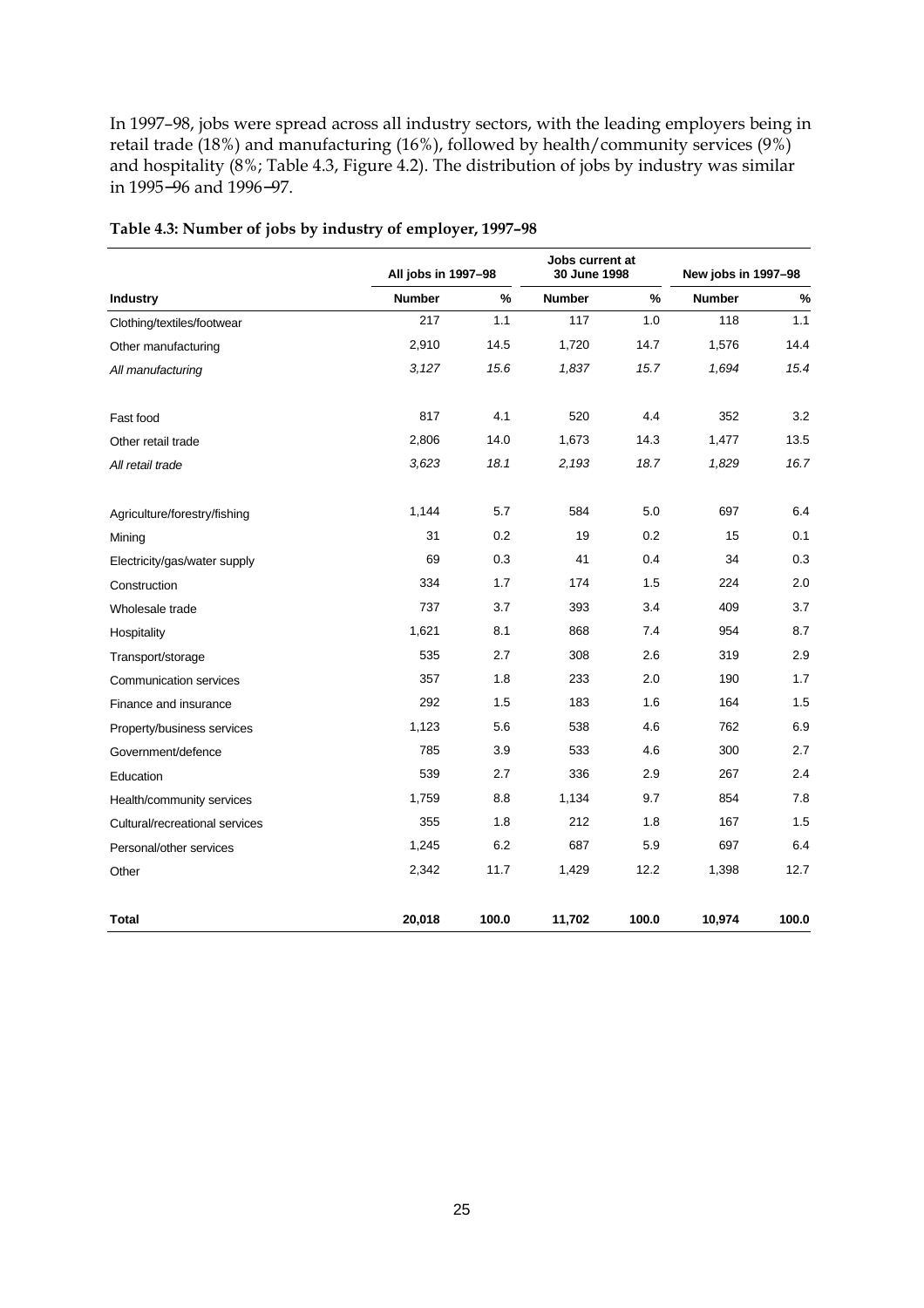

Over three-fifths (61%) of all jobs were as labourers/related workers (Table 4.4). Clerks and sales/personal service staff (13% each) were the other main occupational categories. The distribution of jobs by occupation was similar in the previous two financial years, although a slightly higher proportion of jobs were as labourers/workers in 1995–96 (64%) compared with 1996–97 (62%) and 1997–98 (61%).

People with an intellectual/learning disability were more likely than average to be employed as labourers/related workers—with three-quarters (75%) of people having this disability group employed in this occupation (Table 4.4, Figure 4.3). People with a physical, vision or deafblind disability were more likely than average to be employed as clerks (27%, 34% and 31% respectively). People with a hearing disability were more likely than average to be employed as tradespersons (12%).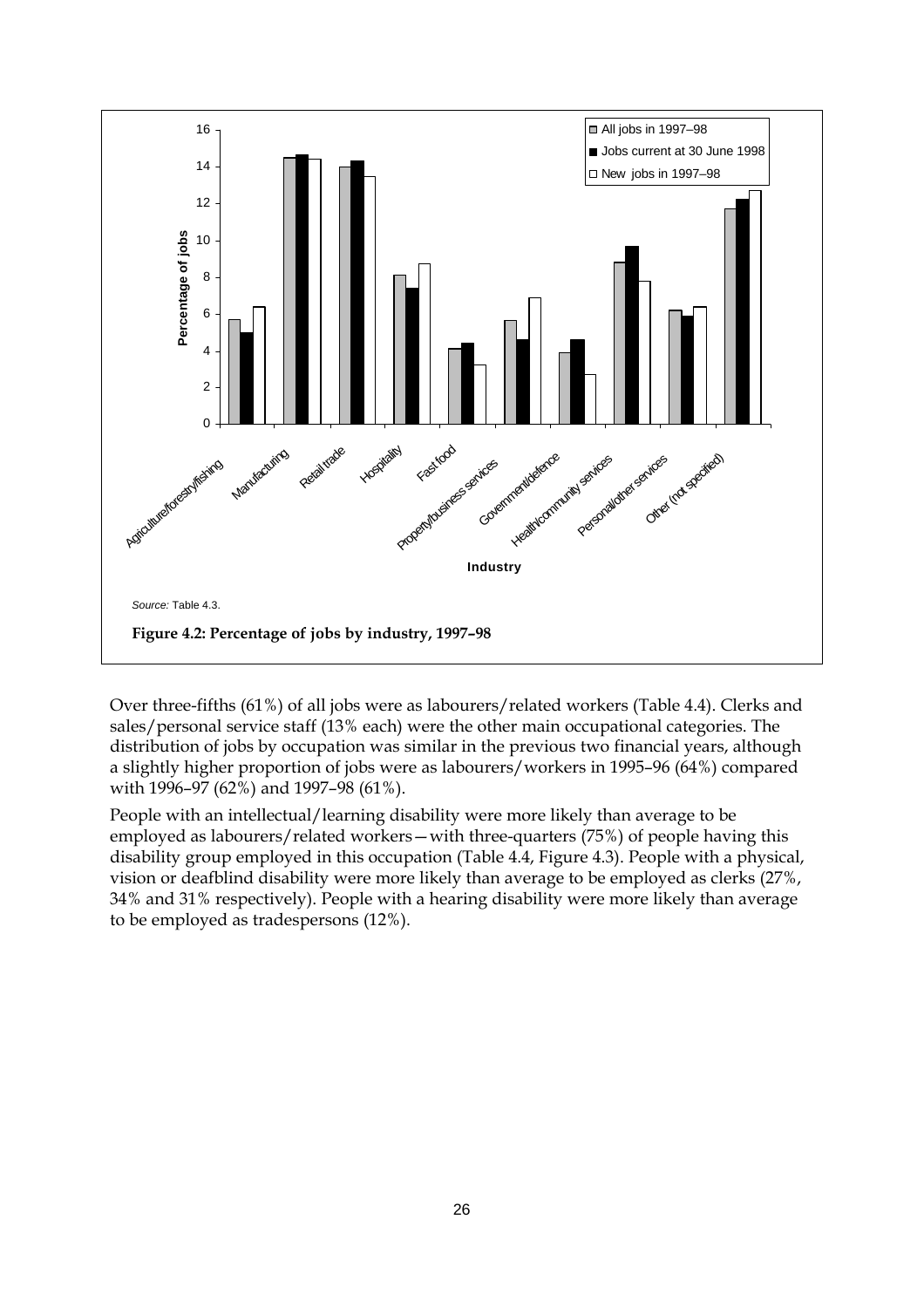|                           |                |                                      |                                 |                    |               | Sales/                    | Plant/<br>machine               | Labourers/         |                      |         |
|---------------------------|----------------|--------------------------------------|---------------------------------|--------------------|---------------|---------------------------|---------------------------------|--------------------|----------------------|---------|
| <b>Primary disability</b> |                | Managers Professionals professionals | Para-                           | Trades-<br>persons | <b>Clerks</b> | personal<br>service staff | operators/<br>drivers           | related<br>workers | Total <sup>(a)</sup> | Total % |
|                           |                |                                      |                                 |                    | <b>Number</b> |                           |                                 |                    |                      |         |
| Intellectual/learning     | 8              | 25                                   | 38                              | 566                | 699           | 1,013                     | 109                             | 7,192              | 9,657                | 48.2    |
| Psychiatric               | 20             | 167                                  | 187                             | 271                | 506           | 692                       | 134                             | 2,276              | 4,254                | 21.3    |
| Physical                  | 34             | 110                                  | 120                             | 123                | 746           | 435                       | 83                              | 1,079              | 2,733                | 13.7    |
| Acquired brain injury     | $\overline{2}$ | $\overline{7}$                       | 19                              | 54                 | 98            | 86                        | 12                              | 455                | 733                  | 3.7     |
| Neurological              | 2              | $\overline{7}$                       | 15                              | 44                 | 112           | 95                        | 14                              | 439                | 728                  | 3.6     |
| Vision                    | 9              | 88                                   | 45                              | 29                 | 313           | 159                       | 11                              | 268                | 923                  | 4.6     |
| Hearing                   | $\mathbf{1}$   | 16                                   | 13                              | 113                | 139           | 73                        | 21                              | 535                | 912                  | 4.6     |
| Speech                    | —              | 4                                    | $\overline{1}$                  | 5                  | $\,6$         | 8                         | $\mathbf{1}$                    | 37                 | 62                   | 0.3     |
| Deafblind                 |                |                                      |                                 | 1                  | 5             | $\overline{2}$            | $\hspace{0.1mm}-\hspace{0.1mm}$ | 8                  | 16                   | 0.1     |
| <b>Total</b>              | 76             | 424                                  | 438                             | 1,206              | 2,624         | 2,563                     | 385                             | 12,289             | 20,018               | 100.0   |
|                           |                |                                      |                                 |                    | $\%$          |                           |                                 |                    |                      |         |
| Intellectual/learning     | 0.1            | 0.3                                  | 0.4                             | $5.9\,$            | $7.2\,$       | 10.5                      | 1.1                             | 74.5               | 100.0                |         |
| Psychiatric               | 0.5            | 3.9                                  | 4.4                             | 6.4                | 11.9          | 16.3                      | 3.1                             | 53.5               | 100.0                |         |
| Physical                  | 1.2            | 4.0                                  | 4.4                             | 4.5                | 27.3          | 15.9                      | 3.0                             | 39.5               | 100.0                |         |
| Acquired brain injury     | 0.3            | 1.0                                  | 2.6                             | 7.4                | 13.4          | 11.7                      | 1.6                             | 62.1               | 100.0                |         |
| Neurological              | 0.3            | 1.0                                  | 2.1                             | 6.0                | 15.4          | 13.0                      | 1.9                             | 60.3               | 100.0                |         |
| Vision                    | 1.0            | 9.5                                  | 4.9                             | 3.1                | 33.9          | 17.2                      | 1.2                             | 29.0               | 100.0                |         |
| Hearing                   | 0.1            | 1.8                                  | 1.4                             | 12.4               | 15.2          | 8.0                       | 2.3                             | 58.7               | 100.0                |         |
| Speech                    | –              | 6.5                                  | 1.6                             | 8.1                | 9.7           | 12.9                      | 1.6                             | 59.7               | 100.0                |         |
| Deafblind                 |                | $\hspace{0.1mm}-\hspace{0.1mm}$      | $\hspace{0.1mm}-\hspace{0.1mm}$ | 6.3                | 31.3          | 12.5                      | $\hspace{0.1mm}-\hspace{0.1mm}$ | 50.0               | 100.0                |         |
| Total %                   | 0.4            | 2.1                                  | 2.2                             | 6.0                | 13.1          | 12.8                      | 1.9                             | 61.4               | 100.0                |         |

**Table 4.4: Number and percentage of jobs by primary disability group and occupation of client, 1997–98**

(a) Totals include 13 jobs where occupation was not specified.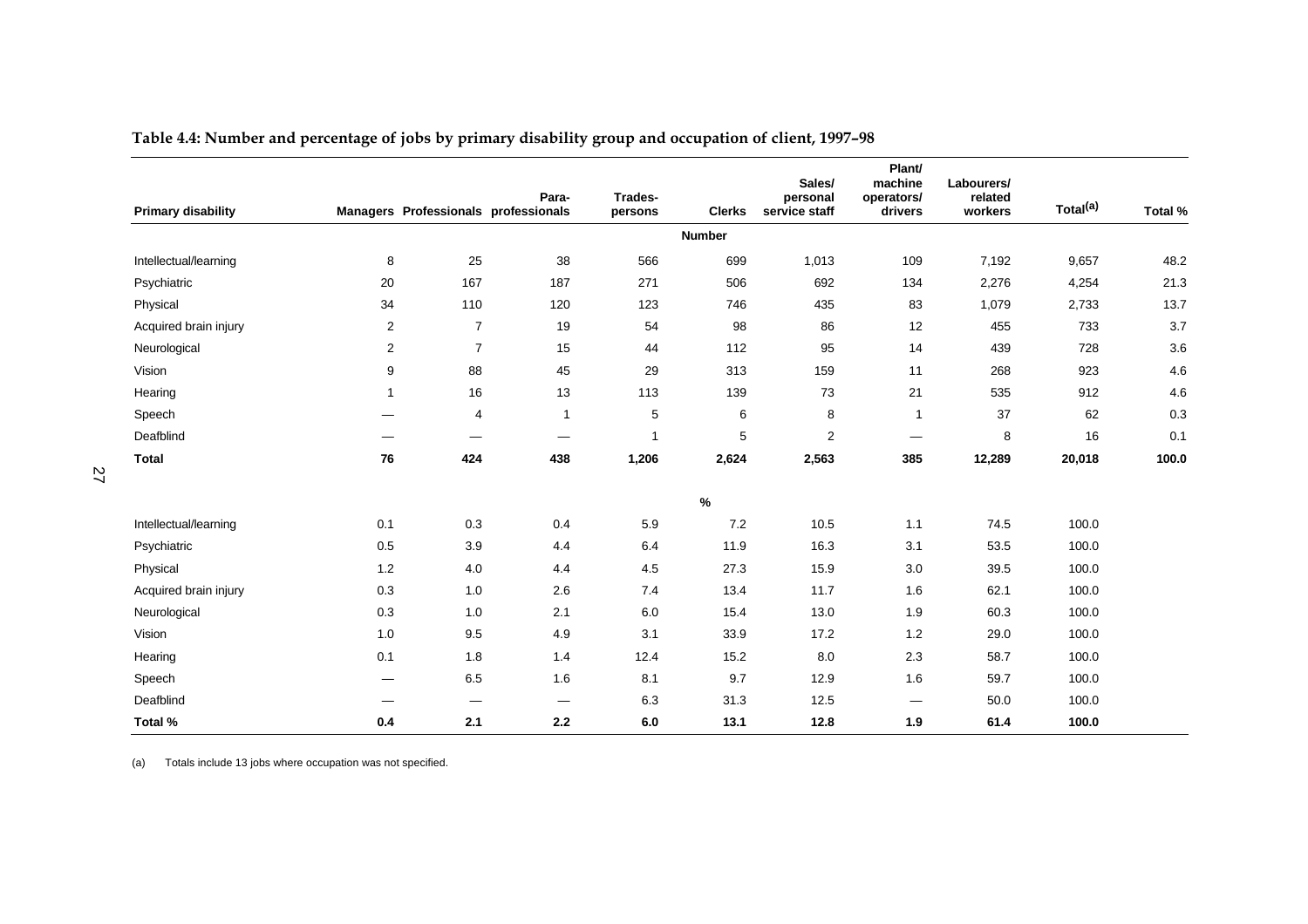The distribution of jobs by major occupation type was similar for all jobs in 1997–98, jobs current at 30 June 1998 and new jobs in 1997–98 (Table 4.5).

Within each major occupation type such as tradespersons, jobs are broken down into more specific occupation types, such as food or vehicle tradespersons (Table 4.5). Examination of jobs at this level provides a more detailed indication of the nature of work being undertaken by workers.

For all jobs in the last 12 months, tradesperson jobs were most likely to be classified as food tradespersons (2% of all jobs). Clerks were most likely to be in jobs classified as filing, sorting and copying clerks (3% of all jobs) and receptionists, telephonists and messengers (3% of all jobs). In all major occupation groups, a reasonably high proportion of jobs were classified under the 'miscellaneous' occupation type. This may suggest that outlets experience some difficulties in using the occupation classification, or that the jobs in which open employment clients are employed do not tend to fit well within the specific occupation types provided.

|                                                        | All jobs<br>(last 12 months) |               | Jobs current at<br>30 June 1998 |     | New jobs in<br>1997-98 |     |
|--------------------------------------------------------|------------------------------|---------------|---------------------------------|-----|------------------------|-----|
| <b>Occupation</b>                                      | <b>Number</b>                | $\frac{0}{0}$ | <b>Number</b>                   | %   | <b>Number</b>          | %   |
| General managers                                       | 28                           | 0.1           | 21                              | 0.2 | 14                     | 0.1 |
| Specialist managers                                    | 15                           | 0.1           | 12                              | 0.1 | 8                      | 0.1 |
| Farmers and farm managers                              | 3                            |               | 3                               | 0.0 |                        |     |
| Managing supervisors (sales and service)               | 17                           | 0.1           | 12                              | 0.1 | 9                      | 0.1 |
| Managing supervisors (other business)                  | 13                           | 0.1           | 10                              | 0.1 | 4                      | 0.0 |
| All managers                                           | 76                           | 0.4           | 58                              | 0.5 | 35                     | 0.3 |
| Natural scientists                                     | 5                            |               | 5                               |     | $\overline{2}$         |     |
| <b>Building professionals</b>                          | 6                            |               | 2                               |     | 4                      |     |
| Health diagnosis and treatment practitioners           | 38                           | 0.2           | 33                              | 0.3 | 11                     | 0.1 |
| School teachers                                        | 14                           | 0.1           | $\overline{7}$                  | 0.1 | $\overline{7}$         | 0.1 |
| Other teachers and instructors                         | 96                           | 0.5           | 74                              | 0.6 | 50                     | 0.5 |
| Social professionals                                   | 30                           | 0.1           | 23                              | 0.2 | 17                     | 0.2 |
| <b>Business professionals</b>                          | 61                           | 0.3           | 47                              | 0.4 | 26                     | 0.2 |
| Artists and related professionals                      | 35                           | 0.2           | 25                              | 0.2 | 18                     | 0.2 |
| Miscellaneous professionals                            | 139                          | 0.7           | 104                             | 0.9 | 72                     | 0.7 |
| All professionals                                      | 424                          | 2.1           | 320                             | 2.7 | 207                    | 1.9 |
| Medical and science technical officers and technicians | 28                           | 0.1           | 15                              | 0.1 | 12                     | 0.1 |
| Engineering and building associates and technicians    | $\overline{7}$               |               | $\overline{4}$                  |     | 3                      |     |
| Air and sea transport technical workers                | 3                            |               | 1                               |     | 1                      |     |
| Registered nurses                                      | 25                           | 0.1           | 15                              | 0.1 | 13                     | 0.1 |
| Miscellaneous para-professionals                       | 375                          | 1.9           | 260                             | 2.2 | 180                    | 1.6 |
| All para-professionals                                 | 438                          | 2.2           | 295                             | 2.5 | 209                    | 1.9 |

#### **Table 4.5: Number of jobs by occupation type**

*(continued)*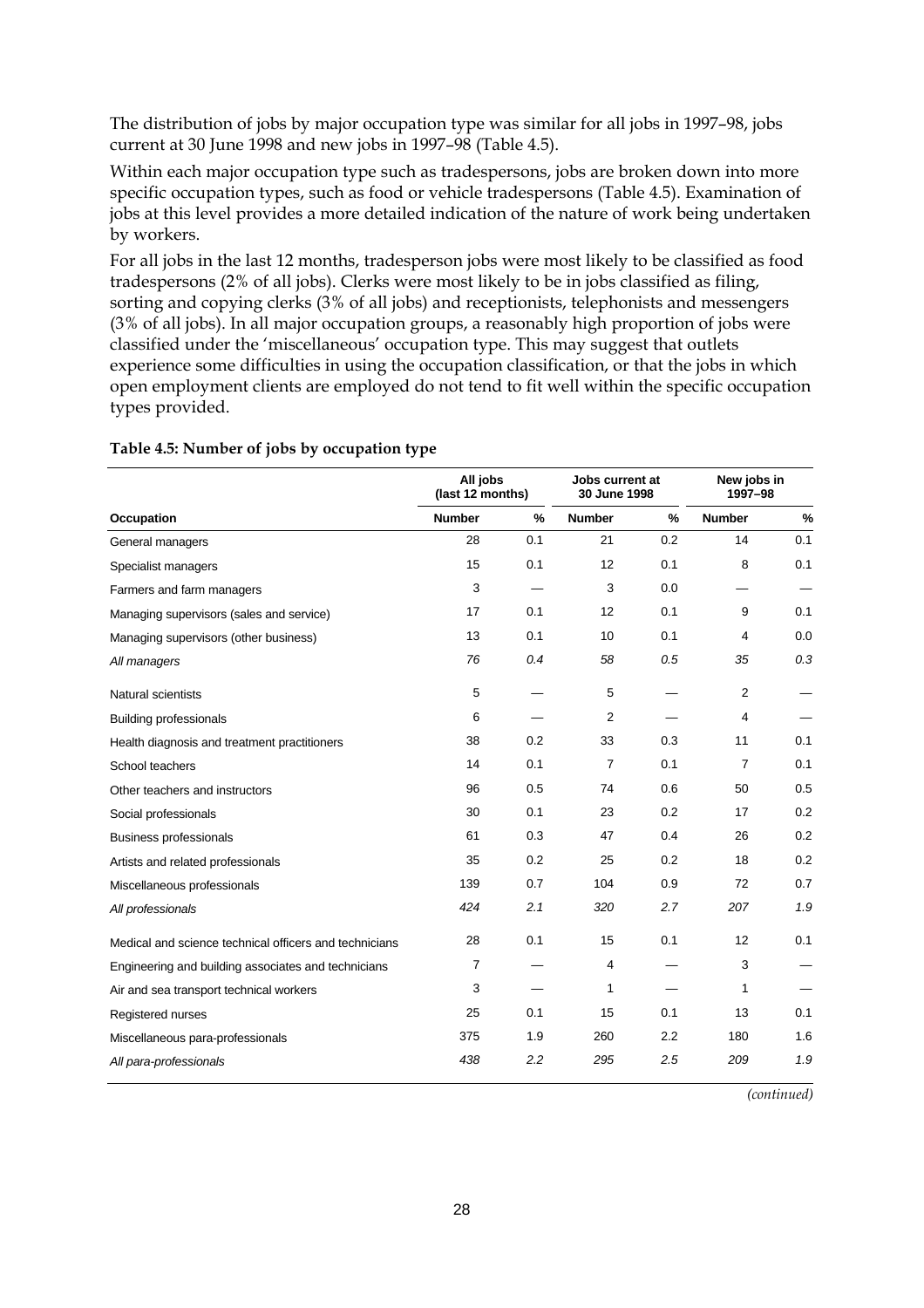|                                                    | All jobs<br>(last 12 months) |       | Jobs current at<br>30 June 1998 |       | New jobs in<br>1997-98 |       |
|----------------------------------------------------|------------------------------|-------|---------------------------------|-------|------------------------|-------|
| Occupation                                         | <b>Number</b>                | %     | <b>Number</b>                   | %     | <b>Number</b>          | %     |
| Metal fitting and machine tradespersons            | 56                           | 0.3   | 35                              | 0.3   | 32                     | 0.3   |
| Other metal tradespersons                          | 28                           | 0.1   | 22                              | 0.2   | 12                     | 0.1   |
| Electrical and electronics tradespersons           | 68                           | 0.3   | 39                              | 0.3   | 39                     | 0.4   |
| Building tradespersons                             | 136                          | 0.7   | 81                              | 0.7   | 90                     | 0.8   |
| Printing tradespersons                             | 15                           | 0.1   | 9                               | 0.1   | 10                     | 0.1   |
| Vehicle tradespersons                              | 80                           | 0.4   | 46                              | 0.4   | 48                     | 0.4   |
| Food tradespersons                                 | 418                          | 2.1   | 247                             | 2.1   | 200                    | 1.8   |
| Amenity horticultural tradespersons                | 104                          | 0.5   | 77                              | 0.7   | 31                     | 0.3   |
| Miscellaneous tradespersons                        | 301                          | 1.5   | 190                             | 1.6   | 161                    | 1.5   |
| All tradespersons                                  | 1,206                        | 6.0   | 746                             | 6.4   | 623                    | 5.7   |
| Stenographers                                      | 6                            |       | 3                               |       | 2                      |       |
| Data processing and business machine operators     | 335                          | 1.7   | 218                             | 1.9   | 168                    | 1.5   |
| <b>Numerical clerks</b>                            | 145                          | 0.7   | 65                              | 0.6   | 104                    | 0.9   |
| Filing, sorting and copying clerks                 | 493                          | 2.5   | 323                             | 2.8   | 207                    | 1.9   |
| Material recording and despatching clerks          | 115                          | 0.6   | 67                              | 0.6   | 51                     | 0.5   |
| Receptionists, telephonists and messengers         | 496                          | 2.5   | 319                             | 2.7   | 273                    | 2.5   |
| Miscellaneous clerks                               | 1,034                        | 5.2   | 660                             | 5.6   | 561                    | 5.1   |
| All clerks                                         | 2,624                        | 13.1  | 1,655                           | 14.1  | 1,366                  | 12.4  |
| Investment, insurance and real estate salespersons | 10                           |       | 6                               | 0.1   | 4                      |       |
| Sales representatives                              | 144                          | 0.7   | 74                              | 0.6   | 99                     | 0.9   |
| Sales assistants                                   | 1,027                        | 5.1   | 601                             | 5.1   | 564                    | 5.1   |
| Tellers, cashiers and ticket salespersons          | 118                          | 0.6   | 67                              | 0.6   | 55                     | 0.5   |
| Miscellaneous salespersons                         | 436                          | 2.2   | 268                             | 2.3   | 222                    | 2.0   |
| Personal service workers                           | 827                          | 4.1   | 494                             | 4.2   | 452                    | 4.1   |
| All sales/personal service staff <sup>(a)</sup>    | 2,563                        | 12.8  | 1,510                           | 12.9  | 1,396                  | 12.7  |
| Road and rail transport drivers                    | 63                           | 0.3   | 39                              | 0.3   | 40                     | 0.4   |
| Mobile plant operators (except transport)          | 6                            |       | 5                               |       | 4                      |       |
| Stationary plant operators                         | 25                           | 0.1   | 16                              | 0.1   | 10                     | 0.1   |
| Machine operators / drivers                        | 291                          | 1.5   | 166                             | 1.4   | 167                    | 1.5   |
| All plant/machine operators/drivers                | 385                          | 1.9   | 226                             | 1.9   | 221                    | 2.0   |
| Trades assistant and factory hands                 | 1,808                        | 9.0   | 1,069                           | 9.1   | 1,003                  | 9.1   |
| Agricultural labourers and related workers         | 1,556                        | 7.8   | 747                             | 6.4   | 982                    | 8.9   |
| Cleaners                                           | 2,340                        | 11.7  | 1,356                           | 11.6  | 1,265                  | 11.5  |
| Construction and mining labourers                  | 108                          | 0.5   | 61                              | 0.5   | 76                     | 0.7   |
| Miscellaneous labourers and related workers        | 6,470                        | 32.3  | 3,650                           | 31.2  | 3,579                  | 32.6  |
| All labourers/related workers <sup>(a)</sup>       | 12,289                       | 61.4  | 6,883                           | 58.8  | 6,905                  | 62.9  |
| Not specified                                      | 13                           | 0.1   | 9                               | 0.1   | 12                     | 0.1   |
| <b>Total</b>                                       | 20,018                       | 100.0 | 11,702                          | 100.0 | 10,974                 | 100.0 |

### **Table 4.5 (continued): Number of jobs by occupation type**

(a) Total sales/personal service jobs includes 1 job where specific occupation type was not specified. Total labourers/related workers jobs include 7 jobs where specific occupation type was not specified.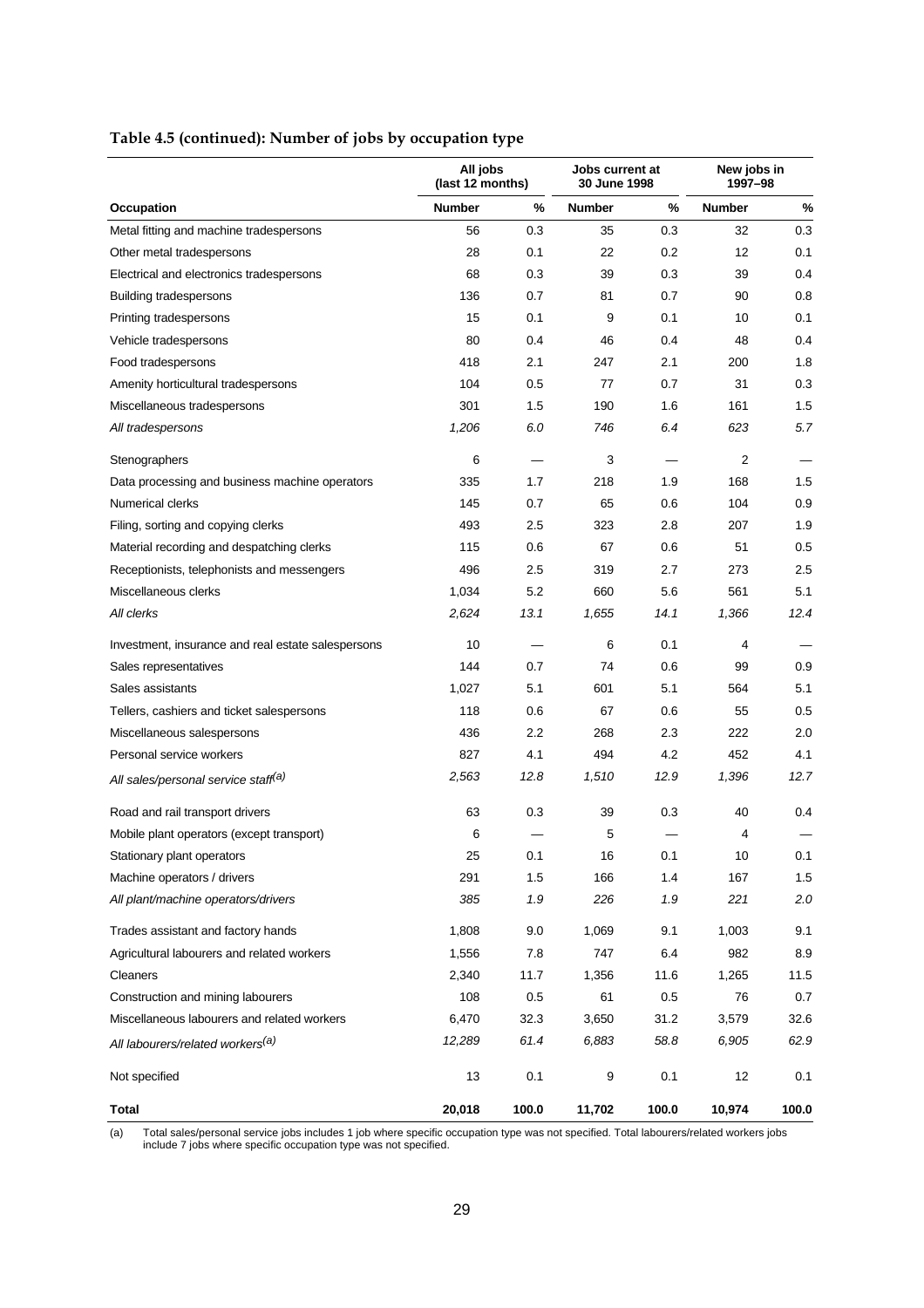

Nearly two-thirds (65%) of all jobs in the 12 months to 30 June 1998 were on a permanent regular basis, compared with 70% of jobs current at 30 June 1998 and 60% of new jobs in 1997–98 (Table 4.6). A higher proportion of new jobs in 1997–98 were on a temporary regular employment basis (16%) compared with all jobs in that period (14%) and jobs current at the end of the period (11%). The distribution of jobs by employment basis was similar in 1995–96 and 1996–97.

#### **Table 4.6: Number of jobs by employment basis, 1997–98**

|                     | All jobs in 1997-98 |       | Jobs current at<br>30 June 1998 |       | New jobs in 1997-98 |       |
|---------------------|---------------------|-------|---------------------------------|-------|---------------------|-------|
| <b>Industry</b>     | <b>Number</b>       | %     | <b>Number</b>                   | %     | <b>Number</b>       | %     |
| Permanent-regular   | 13,000              | 64.9  | 8,210                           | 70.2  | 6,552               | 59.7  |
| Temporary-regular   | 2,732               | 13.6  | 1,304                           | 11.1  | 1,752               | 16.0  |
| Permanent-irregular | 2,377               | 11.9  | 1,395                           | 11.9  | 1,275               | 11.6  |
| Temporary-irregular | 1.297               | 6.5   | 590                             | 5.0   | 940                 | 8.6   |
| Temporary-seasonal  | 358                 | 1.8   | 71                              | 0.6   | 302                 | 2.8   |
| Permanent-seasonal  | 250                 | 1.2   | 128                             | 1.1   | 150                 | 1.4   |
| Total               | 20,018              | 100.0 | 11,702                          | 100.0 | 10,974              | 100.0 |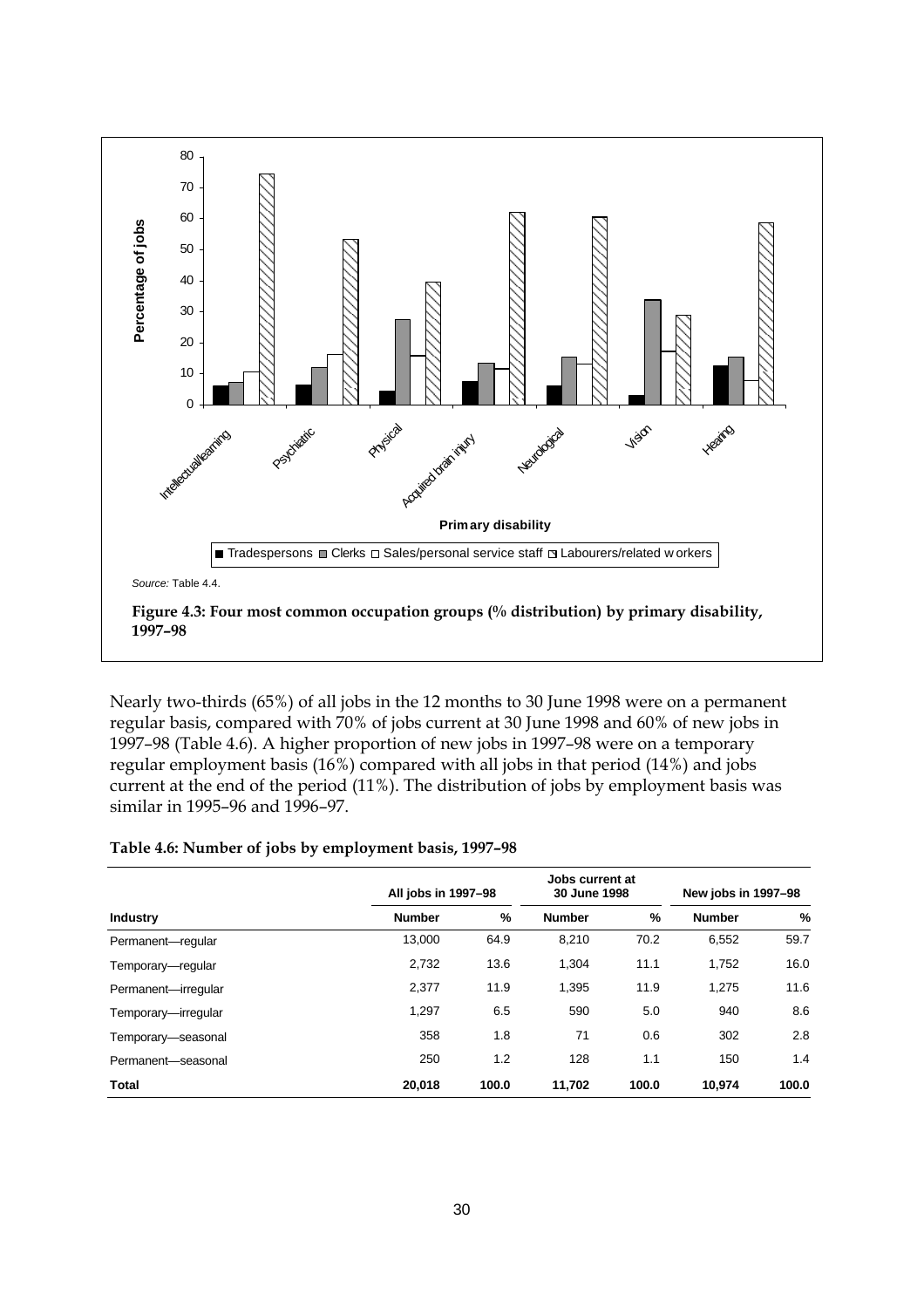# **4.2 Wages of jobs**

Half (50%) of all jobs in 1997–98 had a weekly wage of \$200 or less. This percentage was similar for jobs current at the end of June 1998 (51%) and new jobs in 1997–98 (50%; Table 4.7, Figure 4.4). A similar percentage of jobs had weekly wages of \$200 or less in the previous two financial years (49% in 1995–96 and 1996–97).

|                      | All jobs in 1997-98 |               | Jobs current at<br>30 June 1998 |       | New jobs in 1997-98 |       |
|----------------------|---------------------|---------------|---------------------------------|-------|---------------------|-------|
| Weekly wage          | <b>Number</b>       | $\frac{9}{6}$ | <b>Number</b>                   | %     | <b>Number</b>       | $\%$  |
| $$1 - 50$            | 2,309               | 11.6          | 1,408                           | 12.1  | 1,205               | 11.0  |
| $$51 - 100$          | 2,735               | 13.7          | 1,616                           | 13.8  | 1,512               | 13.8  |
| $$101 - 150$         | 2,352               | 11.8          | 1,370                           | 11.7  | 1,315               | 12.0  |
| $$151 - 200$         | 2,563               | 12.8          | 1,523                           | 13.0  | 1,430               | 13.1  |
| $$201 - 250$         | 2,320               | 11.6          | 1,344                           | 11.5  | 1,333               | 12.2  |
| $$251 - 300$         | 1,683               | 8.4           | 911                             | 7.8   | 936                 | 8.5   |
| $$301 - 350$         | 1,592               | 8.0           | 882                             | 7.6   | 769                 | 7.0   |
| $$351 - 400$         | 1,831               | 9.2           | 1,026                           | 8.8   | 1,023               | 9.3   |
| $$401 - 450$         | 1,147               | 5.7           | 694                             | 5.9   | 596                 | 5.4   |
| \$451-500            | 750                 | 3.8           | 460                             | 3.9   | 429                 | 3.9   |
| > \$500              | 699                 | 3.5           | 441                             | 3.8   | 406                 | 3.7   |
| Total <sup>(a)</sup> | 20,018              | 100.0         | 11,702                          | 100.0 | 10,974              | 100.0 |

**Table 4.7: Number of jobs by weekly wages, 1997–98**

(a) Total includes 37 jobs in 1997–98 for which weekly wage was unknown (including 27 jobs current at 30 June 1998 and 20 new jobs in 1997–98).

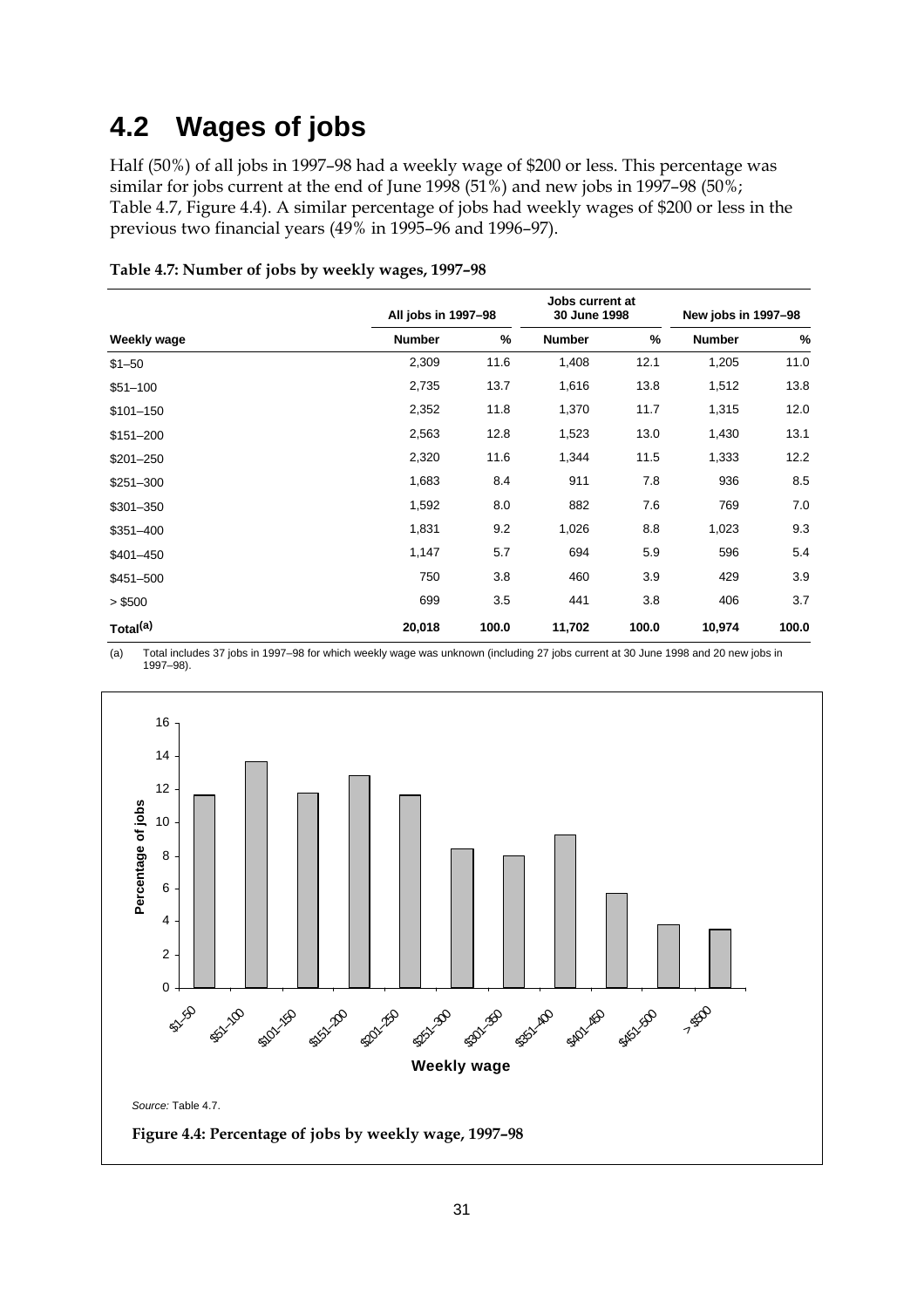Nearly four-fifths (78%) of all jobs in 1997–98 were recorded as having an award wage, with 9% having a wage below the award, 2% above the award and 11% not based on an award wage (Table 4.6). Compared with 1996–97, the percentage of jobs with award wage has increased slightly (from 76%) and the percentage of jobs not based on an award has decreased slightly (from 13%).

Workers with a managerial occupation were the most likely to have a wage that was not based on award (33%), and workers with a sales/personal service occupation the least likely (8%). Managers were also well above average in terms of the percentage of jobs with above award wage (5%), along with professionals (6%). Tradespersons were the most likely to have a wage level of 10–49% of the award wage (5%).

| Occupation                      | 10-49%<br>of award | 50-79%<br>of award | 80-99%<br>of award | Award<br>wage | Above<br>award | <b>Not based</b><br>on award | <b>Total</b> |
|---------------------------------|--------------------|--------------------|--------------------|---------------|----------------|------------------------------|--------------|
|                                 |                    |                    |                    | <b>Number</b> |                |                              |              |
| Managers                        |                    |                    |                    | 47            | 4              | 25                           | 76           |
| Professionals                   | 3                  | 1                  | 3                  | 338           | 24             | 55                           | 424          |
| Para-professionals              |                    | $\overline{2}$     | 2                  | 377           | 15             | 42                           | 438          |
| Tradespersons                   | 54                 | 49                 | 22                 | 935           | 32             | 114                          | 1,206        |
| <b>Clerks</b>                   | 48                 | 109                | 48                 | 2,113         | 53             | 253                          | 2,624        |
| Sales/personal service staff    | 53                 | 105                | 23                 | 2,161         | 28             | 193                          | 2,563        |
| Plant/machine operators/drivers | 3                  | $\overline{7}$     | $\overline{7}$     | 308           | 10             | 50                           | 385          |
| Labourers/related workers       | 463                | 670                | 209                | 9,243         | 258            | 1,446                        | 12,289       |
| Total <sup>(a)</sup>            | 626                | 946                | 314                | 15,527        | 424            | 2,178                        | 20,018       |
|                                 |                    |                    |                    | $\%$          |                |                              |              |
| Managers                        |                    |                    |                    | 61.8          | 5.3            | 32.9                         | 100.0        |
| Professionals                   | 0.7                | 0.2                | 0.7                | 79.7          | 5.7            | 13.0                         | 100.0        |
| Para-professionals              |                    | 0.5                | 0.5                | 86.1          | 3.4            | 9.6                          | 100.0        |
| Tradespersons                   | 4.5                | 4.1                | 1.8                | 77.5          | 2.7            | 9.5                          | 100.0        |
| <b>Clerks</b>                   | 1.8                | 4.2                | 1.8                | 80.5          | 2.0            | 9.6                          | 100.0        |
| Sales/personal service staff    | 2.1                | 4.1                | 0.9                | 84.3          | 1.1            | 7.5                          | 100.0        |
| Plant/machine operators/drivers | 0.8                | 1.8                | 1.8                | 80.0          | 2.6            | 13.0                         | 100.0        |
| Labourers/related workers       | 3.8                | 5.5                | 1.7                | 75.2          | 2.1            | 11.8                         | 100.0        |
| Total <sup>(a)</sup>            | 3.1                | 4.7                | 1.6                | 77.6          | 2.1            | 10.9                         | 100.0        |

**Table 4.8: Number of jobs by occupation and wage level, 1997–98**

(a) Total includes 3 jobs with unknown occupation and wage level and 10 jobs with unknown occupation (5 with award wage, 3 with 50–79% award wage, and 3 with 80–99% award wage).

### **4.3 Job hours per week**

About a third (33%) of all jobs in the 12 months to 30 June 1998 were for 35 hours or more per week, and 37% were for fewer than 20 hours per week (Table 4.9, Figure 4.5). The distribution of hours was quite similar for jobs current at 30 June 1998. However, a slightly lower percentage of new jobs in 1997–98 were for 35 hours or more (32%) and a higher percentage of new jobs were for less than 20 hours per week (40%).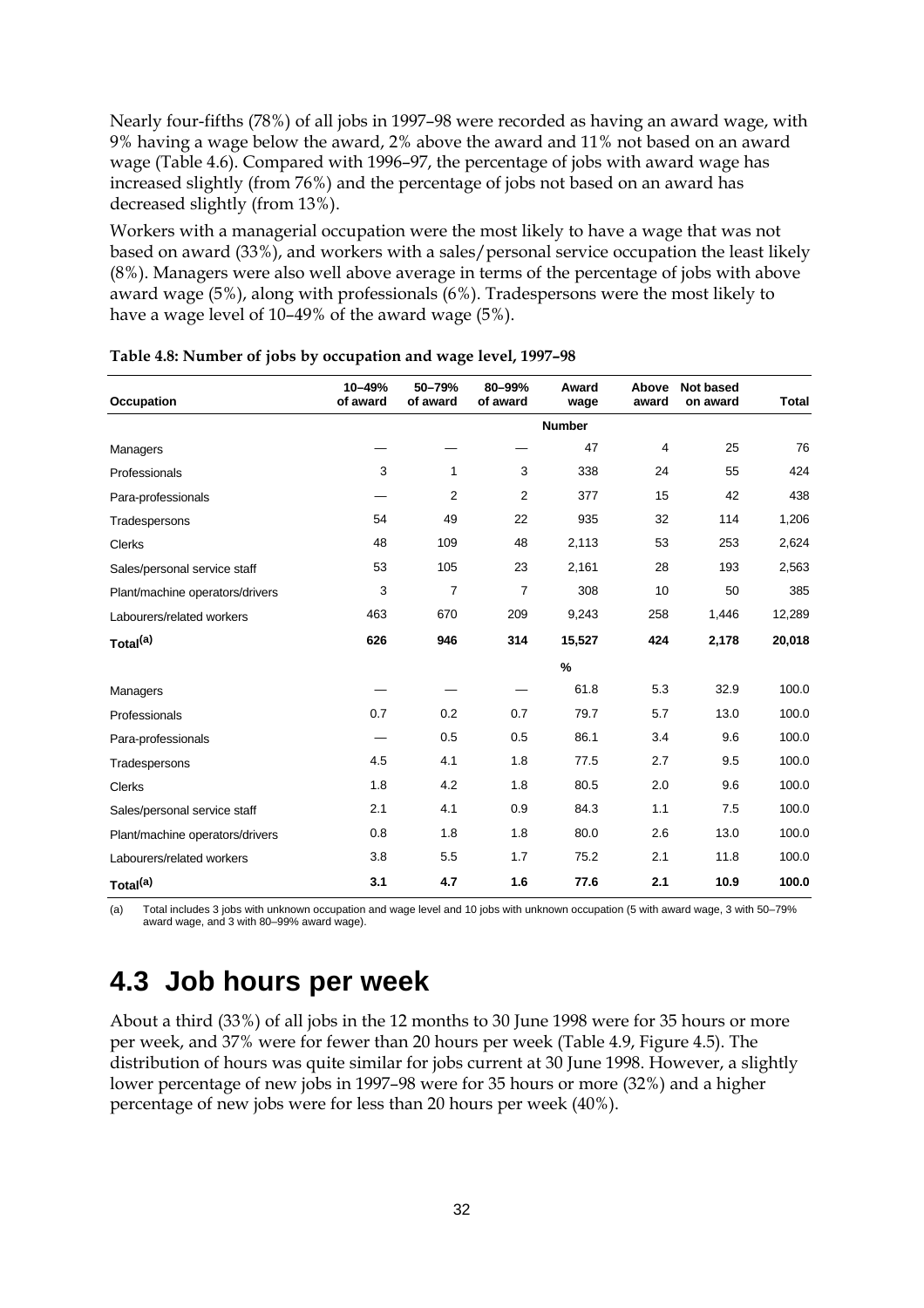The percentage of jobs of 35 hours or more has declined each financial year of the NIMS data collection (from 39% in 1995–96 to 35% in 1996–97 and 33% in 1997–98), whereas the percentage of jobs of less than 20 hours per week has increased over the period (33% in 1995–96, 36% in 1996–97 and 37% in 1997–98).

Workers with a psychiatric disability, neurological disability or acquired brain injury were more likely than average to work in jobs of less than 20 hours per week (46%, 43% and 42% respectively; Table 4.10). Workers with a sensory disability (vision, hearing, speech or deafblind) were more likely than average to work in full-time jobs of 35 or more hours per week.

|                      | All jobs in 1997-98 |       | Jobs current at<br>30 June 1998 |       | New jobs in 1997-98 |       |
|----------------------|---------------------|-------|---------------------------------|-------|---------------------|-------|
| Hours per week       | <b>Number</b>       | %     | <b>Number</b>                   | %     | <b>Number</b>       | $\%$  |
| $1 - 4$              | 1,082               | 5.4   | 598                             | 5.1   | 583                 | 5.3   |
| $5 - 9$              | 2,365               | 11.8  | 1,352                           | 11.6  | 1,396               | 12.7  |
| $10 - 14$            | 2,215               | 11.1  | 1,353                           | 11.6  | 1,276               | 11.6  |
| $15 - 19$            | 1,822               | 9.1   | 1,094                           | 9.4   | 1,091               | 9.9   |
| $20 - 24$            | 3,844               | 19.2  | 2,196                           | 18.8  | 2,142               | 19.5  |
| $25 - 29$            | 972                 | 4.9   | 593                             | 5.1   | 469                 | 4.3   |
| $30 - 34$            | 1,030               | 5.1   | 561                             | 4.8   | 556                 | 5.1   |
| $35 - 39$            | 4,902               | 24.5  | 2,963                           | 25.3  | 2,496               | 22.8  |
| 40                   | 1,622               | 8.1   | 907                             | 7.8   | 861                 | 7.8   |
| > 40                 | 160                 | 0.8   | 81                              | 0.7   | 101                 | 0.9   |
| Total <sup>(a)</sup> | 20,018              | 100.0 | 11,702                          | 100.0 | 10,974              | 100.0 |

(a) Total includes 4 jobs with unknown hours per week in 1997–98 (all of these were current at 30 June 1998 and 3 were new jobs in 1997–98).

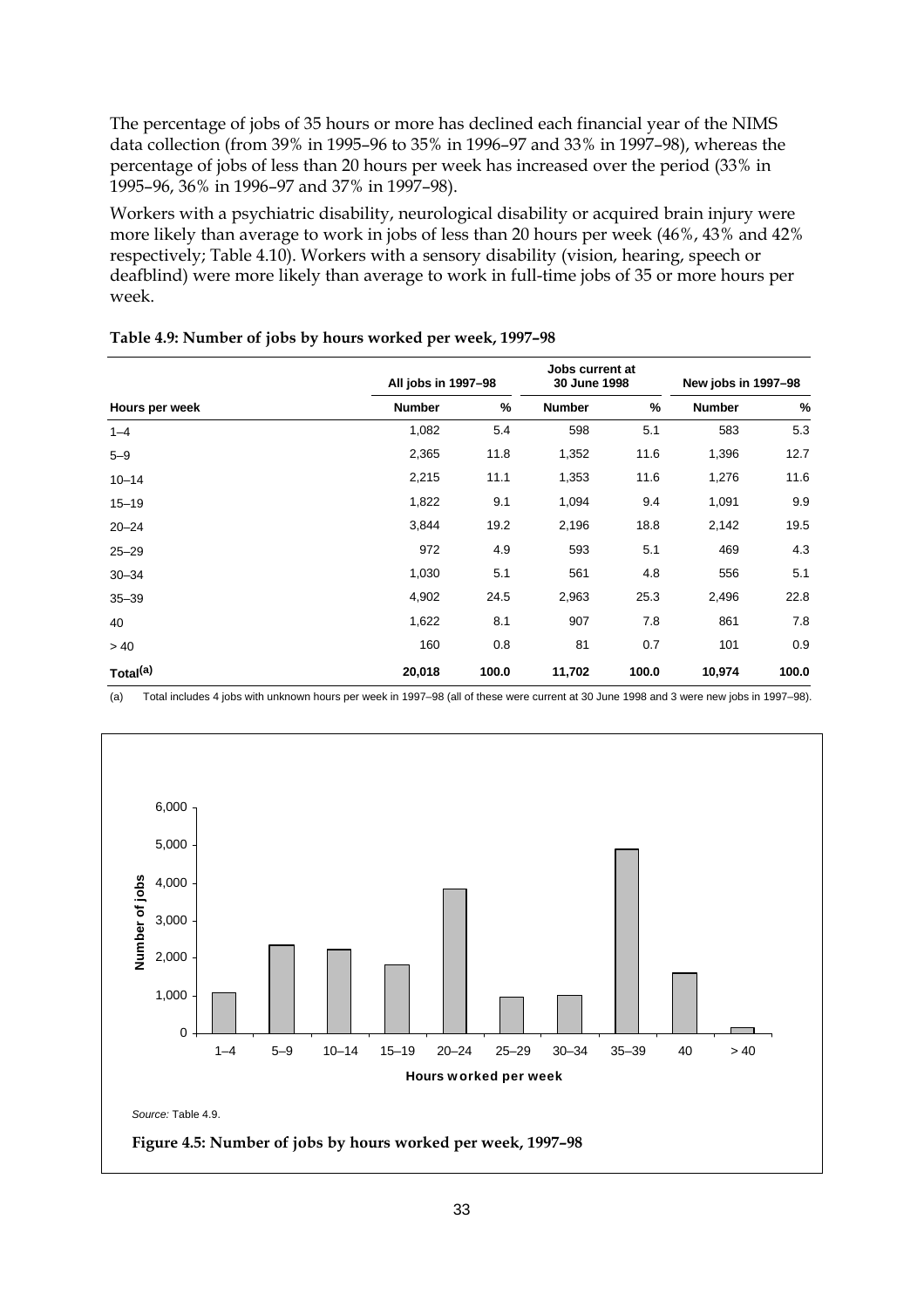|                           | Hours per week          |                |           |           |           |               |           |           |                |                |              |
|---------------------------|-------------------------|----------------|-----------|-----------|-----------|---------------|-----------|-----------|----------------|----------------|--------------|
| <b>Primary disability</b> | $1 - 4$                 | $5-9$          | $10 - 14$ | $15 - 19$ | $20 - 24$ | $25 - 29$     | $30 - 34$ | $35 - 39$ | 40             | >40            | <b>Total</b> |
|                           |                         |                |           |           |           | <b>Number</b> |           |           |                |                |              |
| Intellectual/learning     | 443                     | 1,083          | 1,048     | 872       | 1,868     | 500           | 492       | 2,498     | 780            | 71             | 9,655        |
| Psychiatric               | 333                     | 607            | 574       | 425       | 839       | 175           | 231       | 729       | 308            | 32             | 4,253        |
| Physical                  | 158                     | 349            | 296       | 247       | 530       | 145           | 132       | 639       | 213            | 24             | 2,733        |
| Acquired brain injury     | 44                      | 102            | 87        | 71        | 151       | 38            | 38        | 130       | 63             | 9              | 733          |
| Neurological              | 58                      | 91             | 86        | 77        | 133       | 31            | 30        | 154       | 61             | $\overline{7}$ | 728          |
| Vision                    | 12                      | 53             | 57        | 54        | 168       | 43            | 46        | 398       | 84             | 8              | 923          |
| Hearing                   | 30                      | 74             | 65        | 70        | 147       | 37            | 52        | 326       | 102            | 8              | 911          |
| Speech                    | 2                       | 4              | 2         | 4         | 7         | 3             | 9         | 23        | $\overline{7}$ | 1              | 62           |
| Deafblind                 | $\overline{\mathbf{c}}$ | $\overline{2}$ |           | 2         | 1         |               |           | 5         | 4              |                | 16           |
| Total <sup>(a)</sup>      | 1,082                   | 2,365          | 2,215     | 1,822     | 3,844     | 972           | 1,030     | 4.902     | 1,622          | 160            | 20,018       |
|                           |                         |                |           |           |           | $\%$          |           |           |                |                |              |
| Intellectual/learning     | 4.6                     | 11.2           | 10.9      | 9.0       | 19.3      | 5.2           | 5.1       | 25.9      | 8.1            | 0.7            | 100.0        |
| Psychiatric               | 7.8                     | 14.3           | 13.5      | 10.0      | 19.7      | 4.1           | 5.4       | 17.1      | 7.2            | 0.8            | 100.0        |
| Physical                  | 5.8                     | 12.8           | 10.8      | 9.0       | 19.4      | 5.3           | 4.8       | 23.4      | 7.8            | 0.9            | 100.0        |
| Acquired brain injury     | 6.0                     | 13.9           | 11.9      | 9.7       | 20.6      | 5.2           | 5.2       | 17.7      | 8.6            | 1.2            | 100.0        |
| Neurological              | 8.0                     | 12.5           | 11.8      | 10.6      | 18.3      | 4.3           | 4.1       | 21.2      | 8.4            | 1.0            | 100.0        |
| Vision                    | 1.3                     | 5.7            | 6.2       | 5.9       | 18.2      | 4.7           | 5.0       | 43.1      | 9.1            | 0.9            | 100.0        |
| Hearing                   | 3.3                     | 8.1            | 7.1       | 7.7       | 16.1      | 4.1           | 5.7       | 35.8      | 11.2           | 0.9            | 100.0        |
| Speech                    | 3.2                     | 6.5            | 3.2       | 6.5       | 11.3      | 4.8           | 14.5      | 37.1      | 11.3           | 1.6            | 100.0        |
| Deafblind                 | 12.5                    | 12.5           |           | 12.5      | 6.3       |               |           | 31.3      | 25.0           |                | 100.0        |
| Total                     | 5.4                     | 11.8           | 11.1      | 9.1       | 19.2      | 4.9           | 5.1       | 24.5      | 8.1            | 0.8            | 100.0        |

**Table 4.10: Number of jobs by primary disability group of client and hours worked per week, 1997–98**

(a) Total includes 4 jobs with unknown hours per week.

*Note:* Totals may not add exactly due to rounding of hours.

As might be expected, weekly wages were closely related to the number of hours worked per week (Table 4.11). In 1997–98, nearly three-quarters (4,784 of 6,675 or 72%, see bottom shaded area) of jobs of 35 hours or more had weekly wages in the range of \$251 to \$500. Most (3,251 of 3,838 or 85%, see left shaded area) jobs of 20–24 hours per week had weekly wages between \$101 and \$300. However, a small percentage of jobs had very low wages for the hours worked. For example, 7% (606 of 8,675, see top right shaded area) of jobs of 25 hours or more had weekly wages of \$150 or less, which equates to \$6 or less per hour.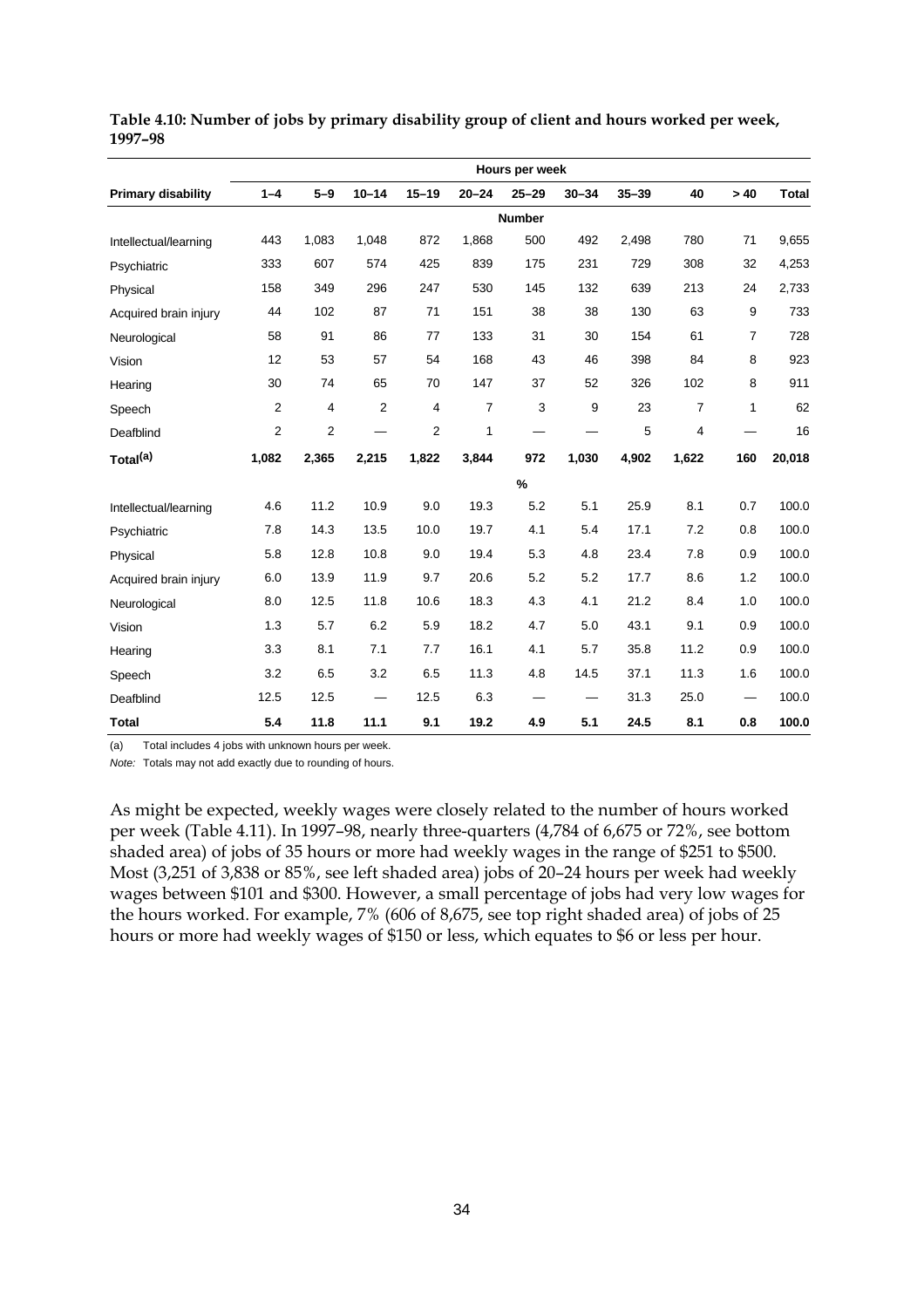|                    | <b>Hours</b> |                          |                           |           |           |             |           |           |       |       |                           |  |
|--------------------|--------------|--------------------------|---------------------------|-----------|-----------|-------------|-----------|-----------|-------|-------|---------------------------|--|
| <b>Weekly wage</b> | $1 - 4$      | $5 - 9$                  | $10 - 14$                 | $15 - 19$ | $20 - 24$ | $25 - 29$   | $30 - 34$ | $35 - 39$ | 40    |       | > 40 Total <sup>(a)</sup> |  |
|                    | Number       |                          |                           |           |           |             |           |           |       |       |                           |  |
| $≤$ \$50           | 988          | 609                      | 274                       | 105       | 124       | 31          | 37        | 126       | 12    | 3     | 2,309                     |  |
| $$51 - 100$        | 85           | 1,370                    | 678                       | 237       | 192       | 47          | 41        | 69        | 12    | 4     | 2,735                     |  |
| $$101 - 150$       | 8            | 344                      | 968                       | 427       | 381       | 66          | 53        | 83        | 22    |       | 2,352                     |  |
| $$151 - 200$       | 1            | 30                       | 235                       | 685       | 993       | 120         | 53        | 337       | 105   | 4     | 2,563                     |  |
| \$201-250          |              | 6                        | 34                        | 270       | 1,238     | 200         | 112       | 341       | 116   | 3     | 2,320                     |  |
| $$251 - 300$       |              |                          | 16                        | 66        | 639       | 262         | 191       | 372       | 132   | 5     | 1,683                     |  |
| \$301-350          |              |                          | $\ensuremath{\mathsf{3}}$ | 17        | 153       | 143         | 243       | 817       | 211   | 5     | 1,592                     |  |
| $$351 - 400$       |              | —                        |                           | 6         | 66        | 67          | 176       | 1,083     | 414   | 19    | 1,831                     |  |
| \$401-450          |              |                          |                           | 4         | 23        | 25          | 69        | 796       | 213   | 17    | 1,147                     |  |
| $$451 - 500$       |              |                          |                           | 2         | 19        | $\,$ 5 $\,$ | 24        | 488       | 180   | 32    | 750                       |  |
| > \$500            |              |                          |                           |           | 10        | 6           | 29        | 383       | 203   | 68    | 699                       |  |
| <b>Total</b>       | 1,082        | 2,359                    | 2,208                     | 1,819     | 3,838     | 972         | 1,028     | 4,895     | 1,620 | 160   | 19,981                    |  |
|                    |              |                          |                           |           |           | %           |           |           |       |       |                           |  |
| $≤$ \$50           | 91.3         | 25.8                     | 12.4                      | 5.8       | 3.2       | 3.2         | 3.6       | 2.6       | 0.7   | 1.9   | 11.6                      |  |
| $$51 - 100$        | 7.9          | 58.1                     | 30.7                      | 13.0      | 5.0       | 4.8         | 4.0       | 1.4       | 0.7   | 2.5   | 13.7                      |  |
| $$101 - 150$       | 0.7          | 14.6                     | 43.8                      | 23.5      | 9.9       | 6.8         | 5.2       | 1.7       | 1.4   |       | 11.8                      |  |
| $$151 - 200$       | 0.1          | 1.3                      | 10.6                      | 37.7      | 25.9      | 12.3        | 5.2       | 6.9       | 6.5   | 2.5   | 12.8                      |  |
| $$201 - 250$       |              | 0.3                      | 1.5                       | 14.8      | 32.3      | 20.6        | 10.9      | 7.0       | 7.2   | 1.9   | 11.6                      |  |
| $$251 - 300$       |              | $\overline{\phantom{0}}$ | 0.7                       | 3.6       | 16.6      | 27.0        | 18.6      | 7.6       | 8.1   | 3.1   | 8.4                       |  |
| $$301 - 350$       |              | $\overline{\phantom{0}}$ | 0.1                       | 0.9       | 4.0       | 14.7        | 23.6      | 16.7      | 13.0  | 3.1   | 8.0                       |  |
| $$351 - 400$       |              |                          |                           | 0.3       | 1.7       | 6.9         | 17.1      | 22.1      | 25.6  | 11.9  | 9.2                       |  |
| $$401 - 450$       |              |                          |                           | 0.2       | 0.6       | 2.6         | 6.7       | 16.3      | 13.1  | 10.6  | 5.7                       |  |
| \$451-500          |              |                          |                           | 0.1       | 0.5       | 0.5         | 2.3       | 10.0      | 11.1  | 20.0  | 3.8                       |  |
| > \$500            |              |                          |                           |           | 0.3       | 0.6         | 2.8       | 7.8       | 12.5  | 42.5  | 3.5                       |  |
| <b>Total</b>       | 100.0        | 100.0                    | 100.0                     | 100.0     | 100.0     | 100.0       | 100.0     | 100.0     | 100.0 | 100.0 | 100.0                     |  |

**Table 4.11: Number of jobs by weekly wage and hours worked per week, 1997–98**

*Note:* Totals may not add exactly due to rounding of hours.

# **4.4 Reasons for jobs ending**

A total of 8,316 jobs ended in the 12 months to 30 June 1998. This figure includes 540 jobs which were regarded as completed because they were held by clients who withdrew from open employment support during this period and whose subsequent job history is unknown. For the remaining 7,776 jobs ending in the 12-month period, the most common reasons for ending a job were resignation for reasons other than career development (33%) and completion of employment contract (24%; Table 4.12). Together, retrenchment and dismissal were given as reasons for a job ending in over a quarter (26%) of cases.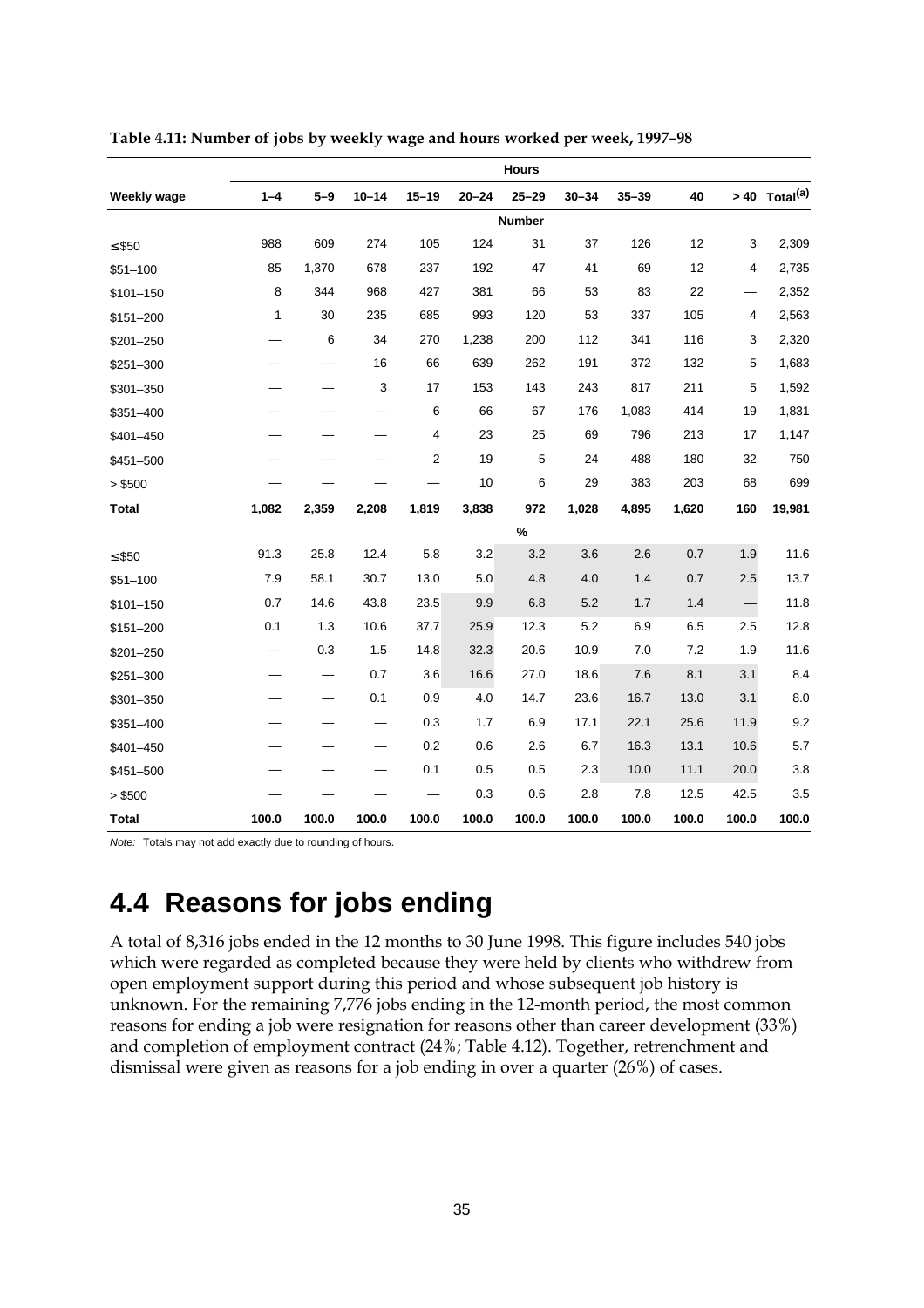| $\blacksquare$<br>J J         |               |       |
|-------------------------------|---------------|-------|
| Job-end reason                | <b>Number</b> | %     |
| Employment contract completed | 1,843         | 23.7  |
| Resigned-career development   | 942           | 12.1  |
| Resigned-other                | 2,535         | 32.6  |
| Retrenched                    | 1,048         | 13.5  |
| Dismissed                     | 941           | 12.1  |
| Work trial                    | 276           | 3.5   |
| Not specified                 | 191           | 2.5   |
| Total <sup>(a)</sup>          | 7,776         | 100.0 |

**Table 4.12: Number of completed jobs by job-end reason, 1997–98**

(a) Total excludes 540 jobs which were held by clients who withdrew from open employment support during 1997–98 and whose subsequent job history is unknown.

### **4.5 Duration of jobs**

The total number of jobs in the 12 months to 30 June 1998 (20,018) was made up of 11,702 jobs current at 30 June 1998 and 8,316 jobs that ended between 1 July 1997 and 30 June 1998. The duration of jobs is examined for these two groups separately.

Of the jobs current at 30 June 1998, just over half (53%) had commenced in the previous 12 months (Table 4.13, Figure 4.6). Nearly 13% were of 12 to 18 months duration and 8% of 18 to 24 months duration. Over a quarter (27%) of jobs had been under way for over 24 months.

The duration of current jobs varied among industries (Table 4.13). For instance, of those industries for which there were a substantial number of current jobs (more than 400) in 1997–98, the lowest proportion of jobs of more than 12 months duration was in property/ business services (212 of 538 or 39%), agriculture/forestry/fishing (243 of 584 or 42%), and personal/other services (288 of 687 or 42%). The greatest proportion of current jobs over 12 months duration was in government/defence (340 of 533 or 61%) and fast food (302 of 520 or 58%; Table 4.13).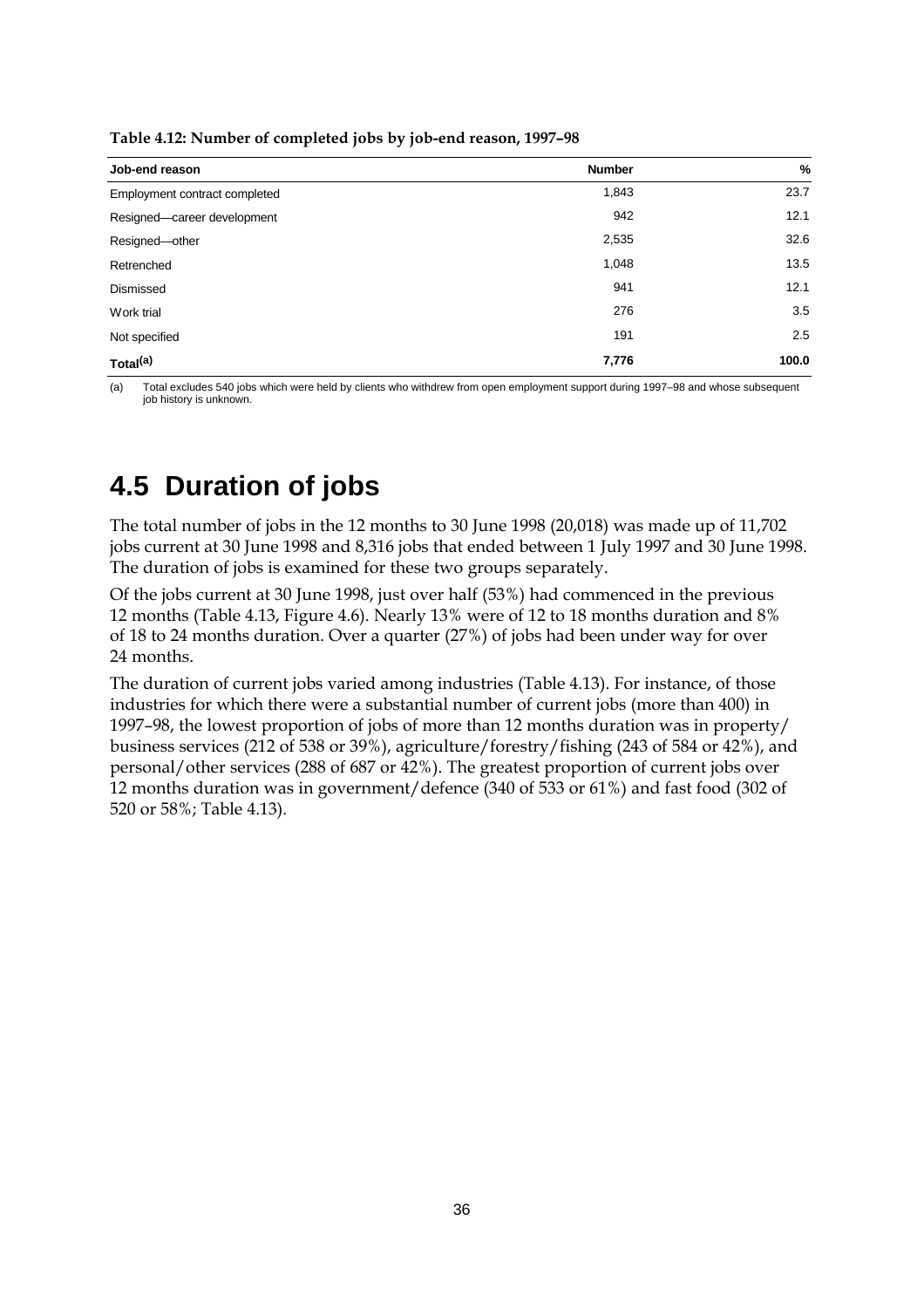|                                | Duration (months) <sup>(a)</sup> |         |                |                |           |                |           |       |              |  |  |
|--------------------------------|----------------------------------|---------|----------------|----------------|-----------|----------------|-----------|-------|--------------|--|--|
| <b>Industry type</b>           | $0 - 3$                          | $3 - 6$ | $6 - 9$        | $9 - 12$       | $12 - 18$ | $18 - 24$      | $24 - 36$ | $>36$ | <b>Total</b> |  |  |
| Clothing/textiles/footwear     | 16                               | 17      | 19             | 5              | 15        | 6              | 14        | 25    | 117          |  |  |
| Other manufacturing            | 305                              | 256     | 151            | 157            | 209       | 132            | 169       | 341   | 1,720        |  |  |
| All manufacturing              | 321                              | 273     | 170            | 162            | 224       | 138            | 183       | 366   | 1,837        |  |  |
| Fast food                      | 53                               | 66      | 46             | 53             | 70        | 43             | 92        | 97    | 520          |  |  |
| Other retail trade             | 240                              | 267     | 202            | 143            | 205       | 154            | 235       | 227   | 1,673        |  |  |
| All retail trade               | 293                              | 333     | 248            | 196            | 275       | 197            | 327       | 324   | 2,193        |  |  |
| Agriculture/forestry/fishing   | 143                              | 86      | 68             | 44             | 69        | 32             | 68        | 74    | 584          |  |  |
| Mining                         | 3                                | 4       |                | $\sqrt{2}$     | 4         | $\overline{2}$ |           | 4     | 19           |  |  |
| Electricity/gas/water supply   | 9                                | 5       | $\overline{4}$ | $\overline{7}$ | 3         | 3              | 4         | 6     | 41           |  |  |
| Construction                   | 42                               | 41      | 24             | 6              | 17        | 12             | 10        | 22    | 174          |  |  |
| Wholesale trade                | 66                               | 72      | 31             | 42             | 52        | 35             | 37        | 58    | 393          |  |  |
| Hospitality                    | 168                              | 145     | 95             | 91             | 109       | 53             | 85        | 122   | 868          |  |  |
| Transport/storage              | 61                               | 63      | 36             | 16             | 49        | 25             | 30        | 28    | 308          |  |  |
| <b>Communication services</b>  | 46                               | 34      | 24             | 24             | 33        | 20             | 20        | 32    | 233          |  |  |
| Finance and insurance          | 38                               | 18      | 17             | 17             | 30        | 16             | 19        | 28    | 183          |  |  |
| Property/business services     | 105                              | 93      | 78             | 50             | 75        | 29             | 59        | 49    | 538          |  |  |
| Government/defence             | 63                               | 63      | 23             | 44             | 59        | 35             | 62        | 184   | 533          |  |  |
| Education                      | 62                               | 61      | 27             | 32             | 46        | 22             | 30        | 56    | 336          |  |  |
| Health/community services      | 169                              | 171     | 92             | 104            | 164       | 90             | 137       | 207   | 1,134        |  |  |
| Cultural/recreational services | 22                               | 39      | 20             | 14             | 29        | 26             | 22        | 40    | 212          |  |  |
| Personal/other services        | 119                              | 127     | 77             | 76             | 98        | 53             | 66        | 71    | 687          |  |  |
| Other                          | 297                              | 255.0   | 142            | 156            | 172       | 92             | 154       | 161   | 1,429        |  |  |
| <b>Total</b>                   | 2,027                            | 1,883   | 1,176          | 1,083          | 1,508     | 880            | 1,313     | 1,832 | 11,702       |  |  |
| Total %                        | 17.3                             | 16.1    | 10.0           | 9.3            | 12.9      | 7.5            | 11.2      | 15.7  | 100.0        |  |  |

### **Table 4.13: Number of jobs current at 30 June 1998 by employer's industry type and duration of job**

(a) Monthly ranges are exclusive of lower bound and inclusive of upper bound, e.g. '3–6 months' excludes exactly 3 months but includes exactly 6 months.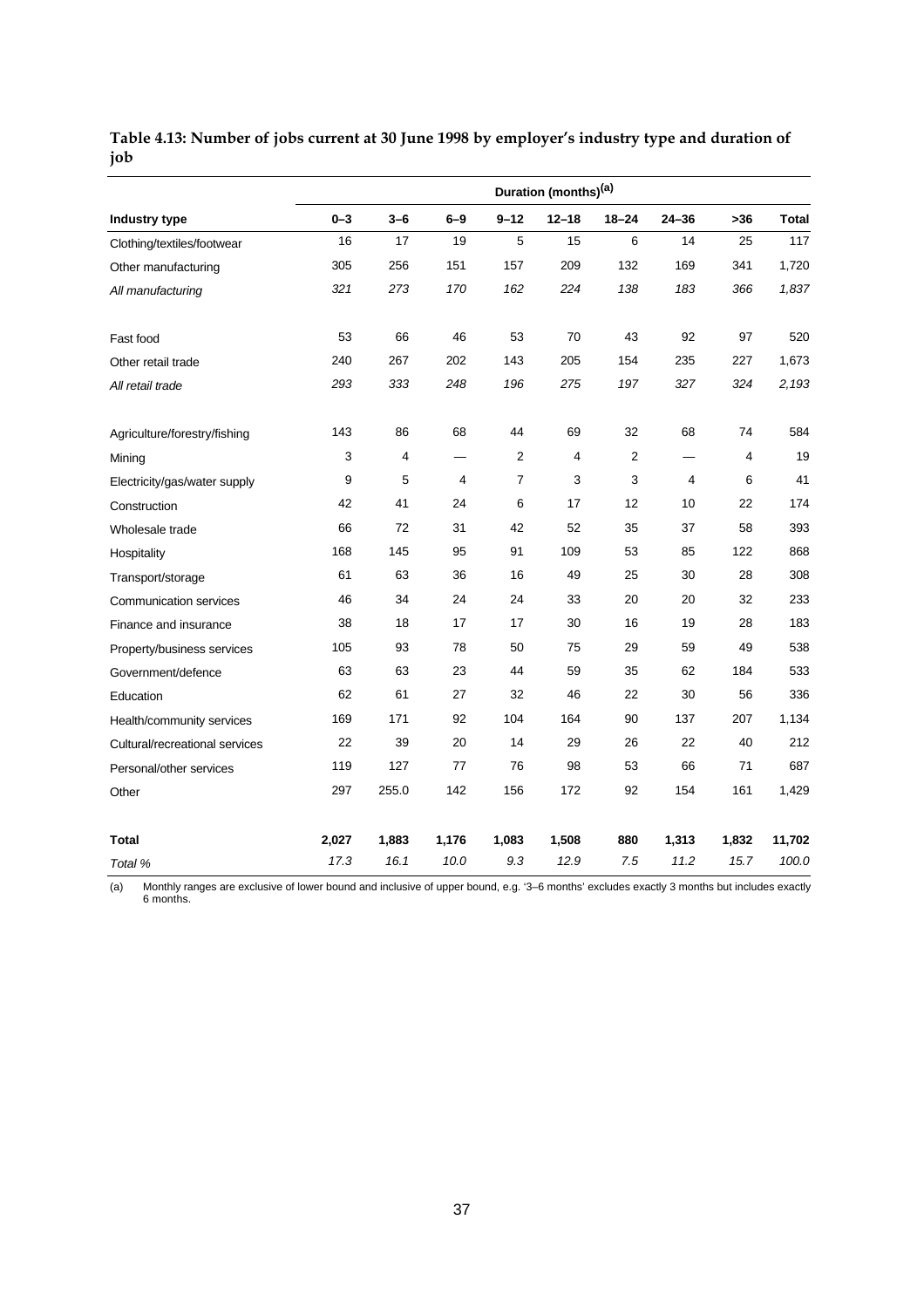

The median duration for current jobs was 48 weeks and for completed jobs was 17 weeks.

As might be expected, completed jobs were, on average, of shorter duration than current jobs (Table 4.14). Government/defence accounted for a higher-than-average proportion of both current and completed jobs of 12 months or more duration (64% and 31% respectively), as did the fast food industry (58% and 32% respectively).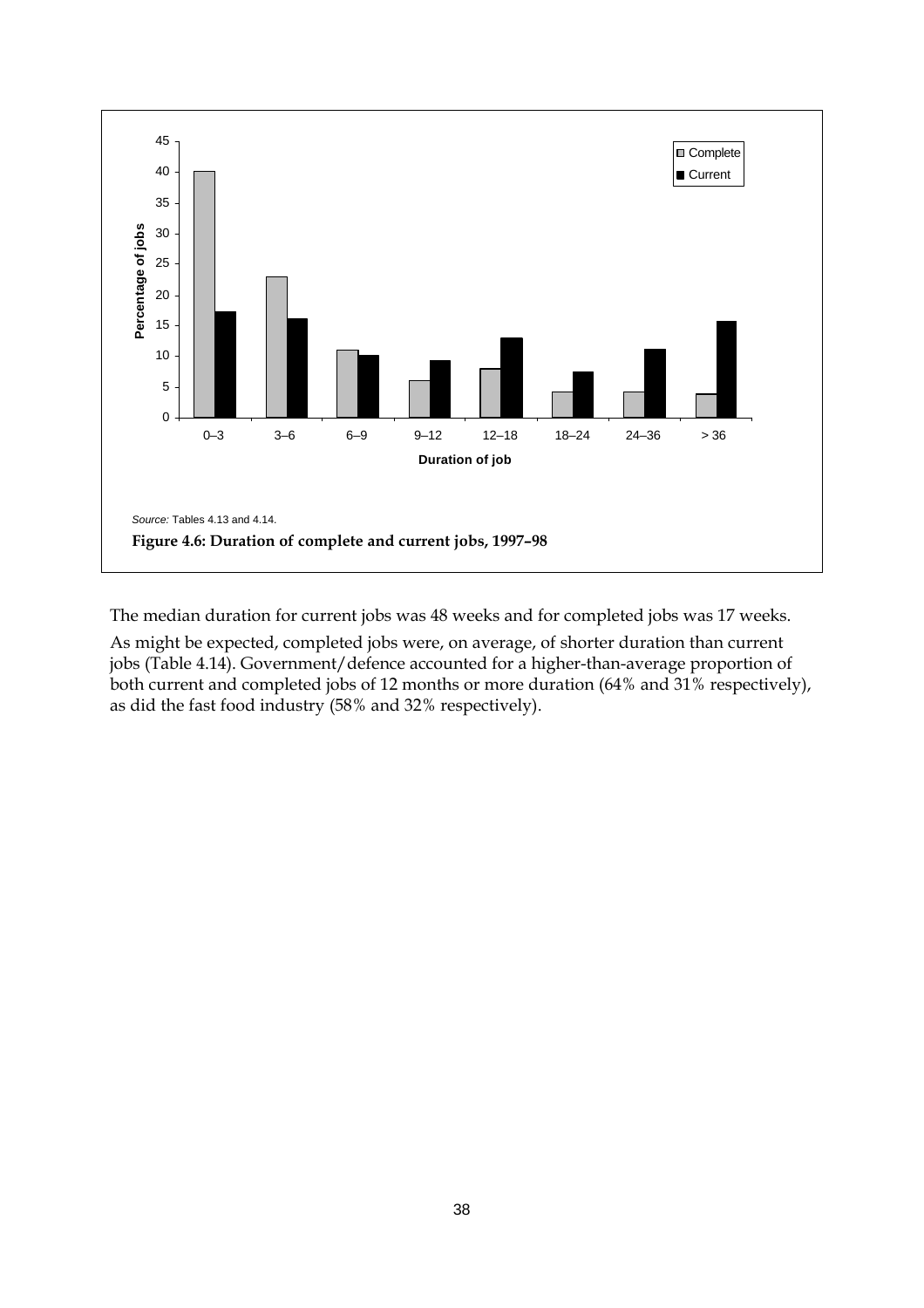|                                | Duration (months) <sup>(a)</sup> |       |         |                |                |           |                |                |              |  |  |
|--------------------------------|----------------------------------|-------|---------|----------------|----------------|-----------|----------------|----------------|--------------|--|--|
| Industry type                  | $0 - 3$                          | $3-6$ | $6 - 9$ | $9 - 12$       | $12 - 18$      | $18 - 24$ | $24 - 36$      | > 36           | <b>Total</b> |  |  |
| Clothing/textiles/footwear     | 35                               | 22    | 15      | 5              | 6              | 5         | 8              | 4              | 100          |  |  |
| Other manufacturing            | 489                              | 249   | 132     | 72             | 83             | 40        | 58             | 67             | 1,190        |  |  |
| All manufacturing              | 524                              | 271   | 147     | 77             | 89             | 45        | 66             | 71             | 1,290        |  |  |
| Fast food                      | 92                               | 51    | 32      | 28             | 36             | 11        | 27             | 20             | 297          |  |  |
| Other retail trade             | 399                              | 281   | 126     | 75             | 97             | 62        | 53             | 40             | 1,133        |  |  |
| All retail trade               | 491                              | 332   | 158     | 103            | 133            | 73        | 80             | 60             | 1,430        |  |  |
| Agriculture/forestry/fishing   | 270                              | 114   | 64      | 24             | 41             | 25        | 14             | 8              | 560          |  |  |
| Mining                         | 5                                | 1     |         | $\mathbf{1}$   | $\sqrt{2}$     | 1         | 2              |                | 12           |  |  |
| Electricity/gas/water supply   | 6                                | 6     | 5       | $\overline{2}$ | $\overline{2}$ | 1         | 5              | 1              | 28           |  |  |
| Construction                   | 73                               | 44    | 15      | 12             | $\overline{7}$ | 5         | $\overline{2}$ | $\overline{2}$ | 160          |  |  |
| Wholesale trade                | 119                              | 88    | 55      | 18             | 26             | 17        | 10             | 11             | 344          |  |  |
| Hospitality                    | 312                              | 189   | 64      | 35             | 59             | 42        | 28             | 24             | 753          |  |  |
| Transport/storage              | 96                               | 55    | 29      | 16             | 11             | 9         | 4              | $\overline{7}$ | 227          |  |  |
| <b>Communication services</b>  | 48                               | 28    | 21      | $\overline{4}$ | 9              | 4         | 7              | 3              | 124          |  |  |
| Finance and insurance          | 50                               | 19    | 9       | 8              | 8              | 1         | 10             | 4              | 109          |  |  |
| Property/business services     | 345                              | 103   | 43      | 21             | 30             | 19        | 13             | 11             | 585          |  |  |
| Government/defence             | 64                               | 73    | 25      | 12             | 23             | 10        | 19             | 26             | 252          |  |  |
| Education                      | 52                               | 49    | 36      | 14             | 28             | 10        | 8              | 6              | 203          |  |  |
| Health/community services      | 217                              | 154   | 71      | 54             | 53             | 17        | 25             | 34             | 625          |  |  |
| Cultural/recreational services | 48                               | 38    | 19      | 9              | 9              | 6         | $\overline{7}$ | $\overline{7}$ | 143          |  |  |
| Personal/other services        | 205                              | 139   | 67      | 36             | 55             | 23        | 18             | 15             | 558          |  |  |
| Other                          | 402                              | 203   | 88      | 61             | 68             | 29        | 33             | 29             | 913          |  |  |
| <b>Total</b>                   | 3,327                            | 1,906 | 916     | 507            | 653            | 337       | 351            | 319            | 8,316        |  |  |
| Total %                        | 40.0                             | 22.9  | 11.0    | 6.1            | 7.9            | 4.1       | 4.2            | 3.8            | 100.0        |  |  |

#### **Table 4.14: Number of jobs completed between 1 July 1997 and 30 June 1998 by employer's industry type and duration of job**

(a) Monthly ranges are exclusive of lower bound and inclusive of upper bound; e.g. '3–6 months' excludes exactly 3 months but includes exactly 6 months.